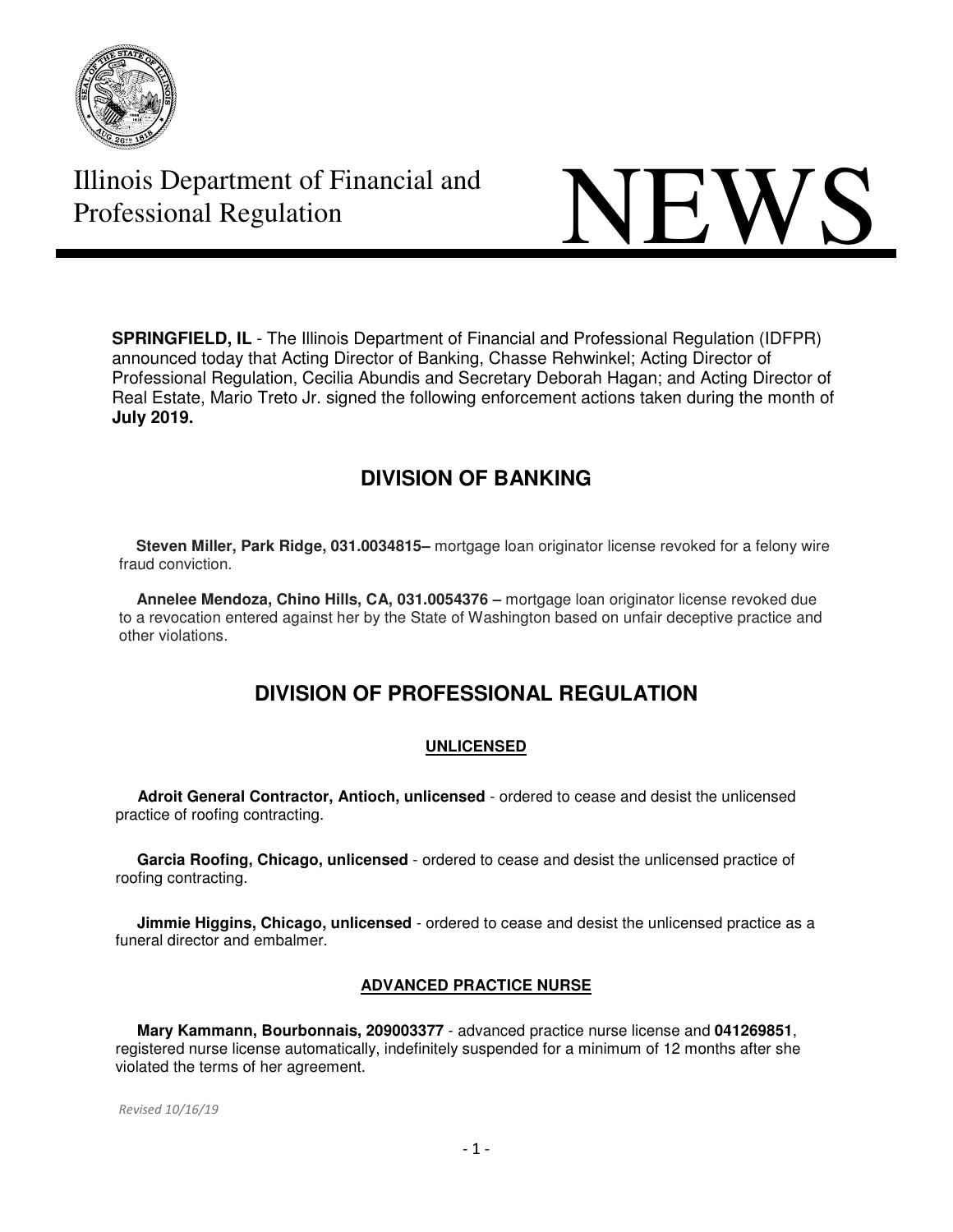#### **ARCHITECT**

 **Isaac Eun, San Diego, CA, 001022465** - architect license suspended for failure to file and/or pay Illinois state income taxes.

 **Paul Glenn, Durango, CO, 001014816** - architect license suspended for failure to file and/or pay Illinois state income taxes.

#### **ATHLETIC**

 **Jacek Galara, Lemont, 0021694490005** - boxing manager license suspended for failure to file and/or pay Illinois state income taxes.

 **Jacek Galara, Lemont, 0021694500010** - boxing second license suspended for failure to file and/or pay Illinois state income taxes.

#### **BARBER, COSMETOLOGY, ESTHETICS, HAIR BRAIDING & NAIL TECHNOLOGY**

 **Rhonda Burns, Joliet, 011249854** - cosmetologist license reprimanded and **012006773**, cosmetology teacher license suspended for 18 months based on practicing on a suspended license and unprofessional conduct.

 **Kelly Bush, Chicago, 011300706** - cosmetologist license suspended for failure to file and/or pay Illinois state income taxes.

 **Holli Campbell, Belleville, 011251377** - cosmetologist license suspended for failure to file and/or pay Illinois state income taxes.

 **Federico Castillo, Stickney, 006064681** - barber license suspended for failure to file and/or pay Illinois state income taxes.

 **Autumn Harland, Colona, 011265138** - cosmetologist license suspended for failure to file and/or pay Illinois state income taxes.

 **Machell Johnson, Peoria, 011240939** - cosmetologist license suspended for failure to file and/or pay Illinois state income taxes.

 **Oksana Kushitska, Hoffman Estates, 131014179** - esthetician license issued with reprimand and fined \$1,500 for practicing prior to licensure, and for failing to report such practice in response to a Department's written request.

 **Amy Lang, Grayslake, 011263123** - cosmetologist license suspended for failure to file and/or pay Illinois state income taxes.

 **Le Beau Nails & Spa Gurnee IL, Gurnee, 189015182** - salon license reprimanded and fined \$1,000 based on allegations of aiding and assisting unlicensed practice of nail technology.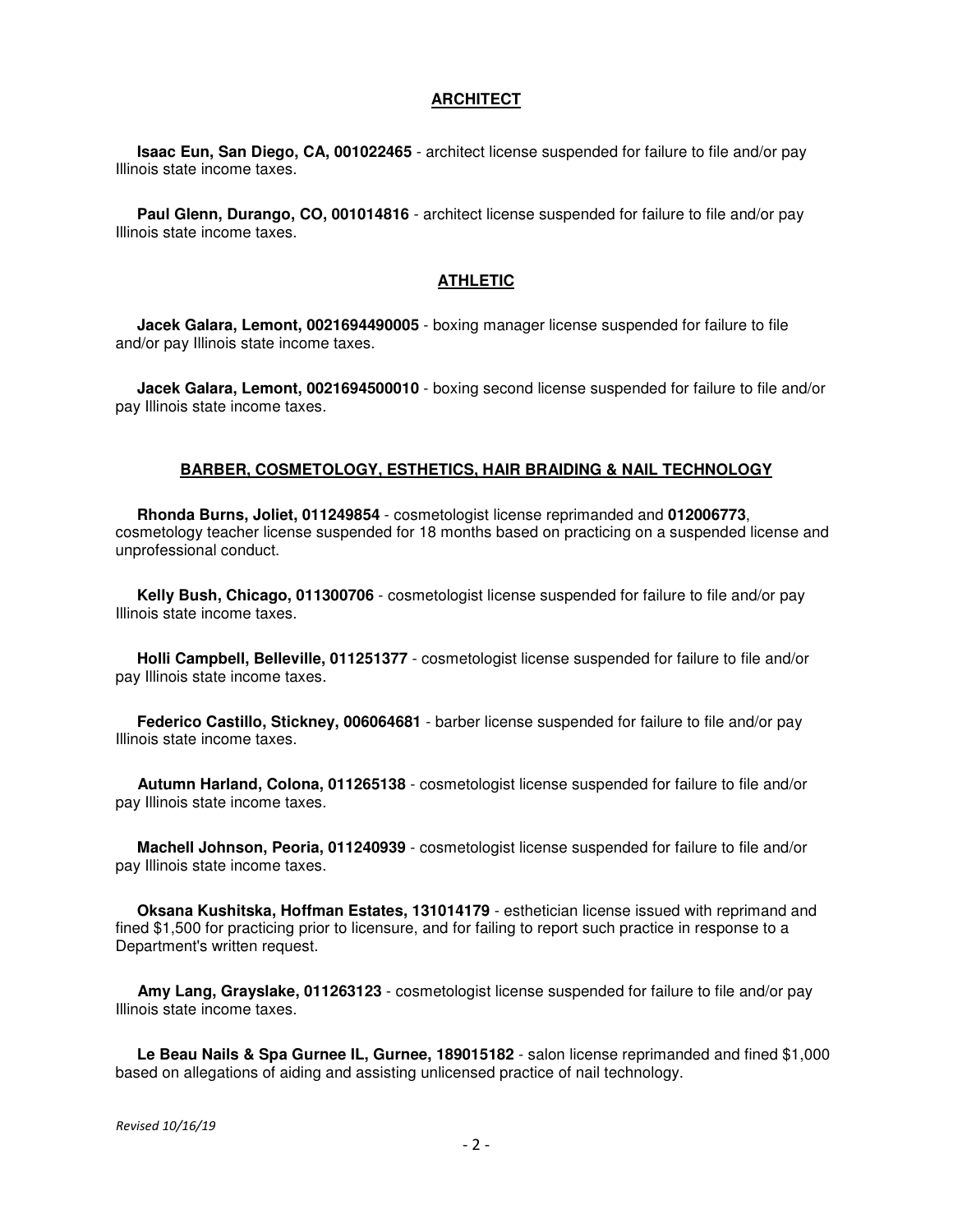**Qian Liu, Chicago, 169028478** - nail technician license issued with reprimand based on prior discipline by Department.

 **Rebecca Lopez, Rockford, 011288738** - cosmetologist license suspended for failure to file and/or pay Illinois state income taxes.

 **Sergio Mendoza, Chicago, 006065058** - barber license suspended for failure to file and/or pay Illinois state income taxes.

 **Maurice Murray, Harvey, 006064841** - barber license suspended for failure to file and/or pay Illinois state income taxes.

 **Tiffany Rice, Elgin, 131013487** - esthetician license suspended for failure to file and/or pay Illinois state income taxes.

 **Lkhagvaa Sodnomtunrev, Chicago, 169028448** - nail technician license issued with reprimand and fined \$3,000 due to a past submission of a falsified cosmetologist application and unlicensed practice.

 **Donja Suarez, Joliet, 011243847** - cosmetologist license suspended for failure to file and/or pay Illinois state income taxes.

 **Christine Walker, Bolingbrook, 011263996** - cosmetologist license suspended for failure to file and/or pay Illinois state income taxes.

 **Sheena Warren, Berwyn, 011310381** - cosmetologist license suspended for failure to file and/or pay Illinois state income taxes.

#### **DENTAL**

 **Anthony Frer, Plainfield, 019013348** - dental license and **31\*\*\*\*\*31 & 31\*\*\*\*\*87,** controlled substance licenses, are placed on indefinite probation for a minimum of two years due to unprofessional conduct and improper prescribing.

 **Roger Wills, Chicago, 019020312** - dental license suspended for failure to file and/or pay Illinois state income taxes.

#### **PRIVATE DETECTIVE, PRIVATE ALARM, PRIVATE SECURITY & LOCKSMITH**

 **Seayn Akinsanya, Calumet City, 129380365** - permanent employee registration card placed in refuse to renew status for failure to appear at a disciplinary conference.

 **Aaliyah Allen, North Chicago, 129396219** - permanent employee registration card placed in refuse to renew status for failure to appear for a disciplinary conference.

 **Angel Arredondo, East St. Louis, 129392244** - permanent employee registration card indefinitely suspended due to a violation of the Detective Act and failure to report.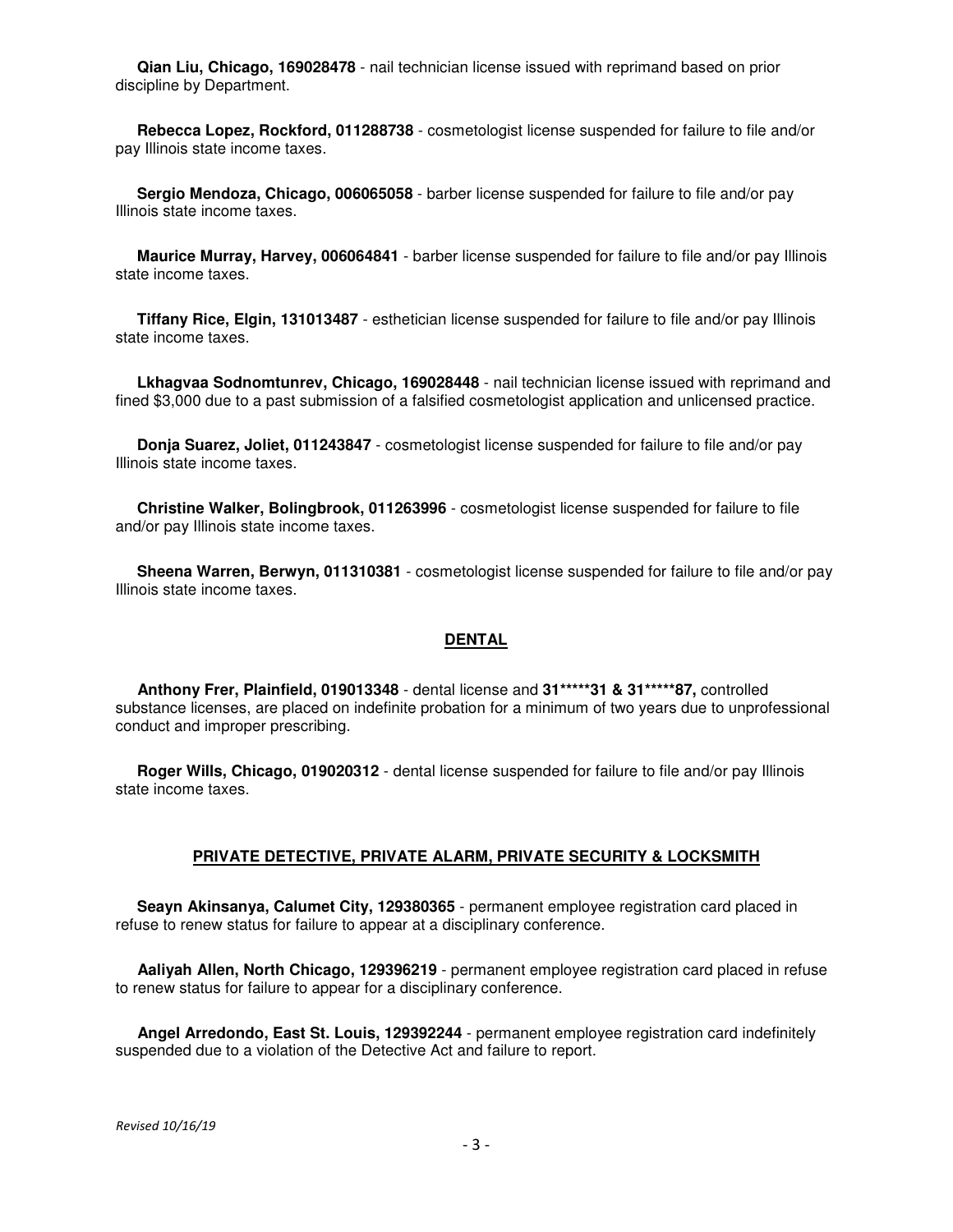**Lincoln Austin, Chicago, 129425465** - permanent employee registration card indefinitely suspended for being more than 30 days delinquent in the payment of child support.

 **Antonio Barnett, Chicago, 129343428** - permanent employee registration card suspended for failure to file and/or pay Illinois state income taxes.

 **Kevin Barnett, Chicago, 129434599** - permanent employee registration card indefinitely suspended for being more than 30 days delinquent in the payment of child support.

 **Kenneth Beck, Chicago, 129440359** - permanent employee registration card issued and placed on non-reporting probation for one year due to a violation of the Detective Act.

 **Dyron Bey, Riverdale, 229072547** - firearm control card revoked due to failure to possess a valid firearm owner's identification (FOID) card.

 **Devin Bland, Chicago, 129342250** - permanent employee registration card indefinitely suspended for being more than 30 days delinquent in the payment of child support.

 **Elenzia Booker, Chicago, 129247646** - permanent employee registration card suspended for failure to file and/or pay Illinois state income taxes.

 **Kentrayl Brewer, Chicago, 129416078** - permanent employee registration card suspended for failure to file and/or pay Illinois state income taxes.

 **Shakiyla Brooks, Chicago, 129440019** - permanent employee registration card issued and placed on non-reporting probation for three years due to a violation of the Detective Act and for failure to report.

 **Latre Broussard, South Holland, 129423356** - permanent employee registration card suspended for failure to file and/or pay Illinois state income taxes.

Lashonda Bynum, Chicago, 129440360 - permanent employee registration card issued and placed on non-reporting probation for one year due to a violation of the Detective Act.

 **April Campbell, Chicago, 129357694** - permanent employee registration card suspended for failure to file and/or pay Illinois state income taxes.

 **Eugene Campbell, Chicago, 129275042** - permanent employee registration card placed in refuse to renew status for failure to appear for a disciplinary conference.

 **Geraldine Conklin, Rockford, 129440403** - permanent employee registration card issued and placed on non-reporting probation for one year due to a violation of the Detective Act and failure to report.

 **Thomas Cook, Montgomery, 129403844** - permanent employee registration card placed in refuse to renew status for failure to appear for a disciplinary conference.

 **Deyon Dean, Riverdale, 129427100** - permanent employee registration card suspended for failure to file and/or pay Illinois state income taxes.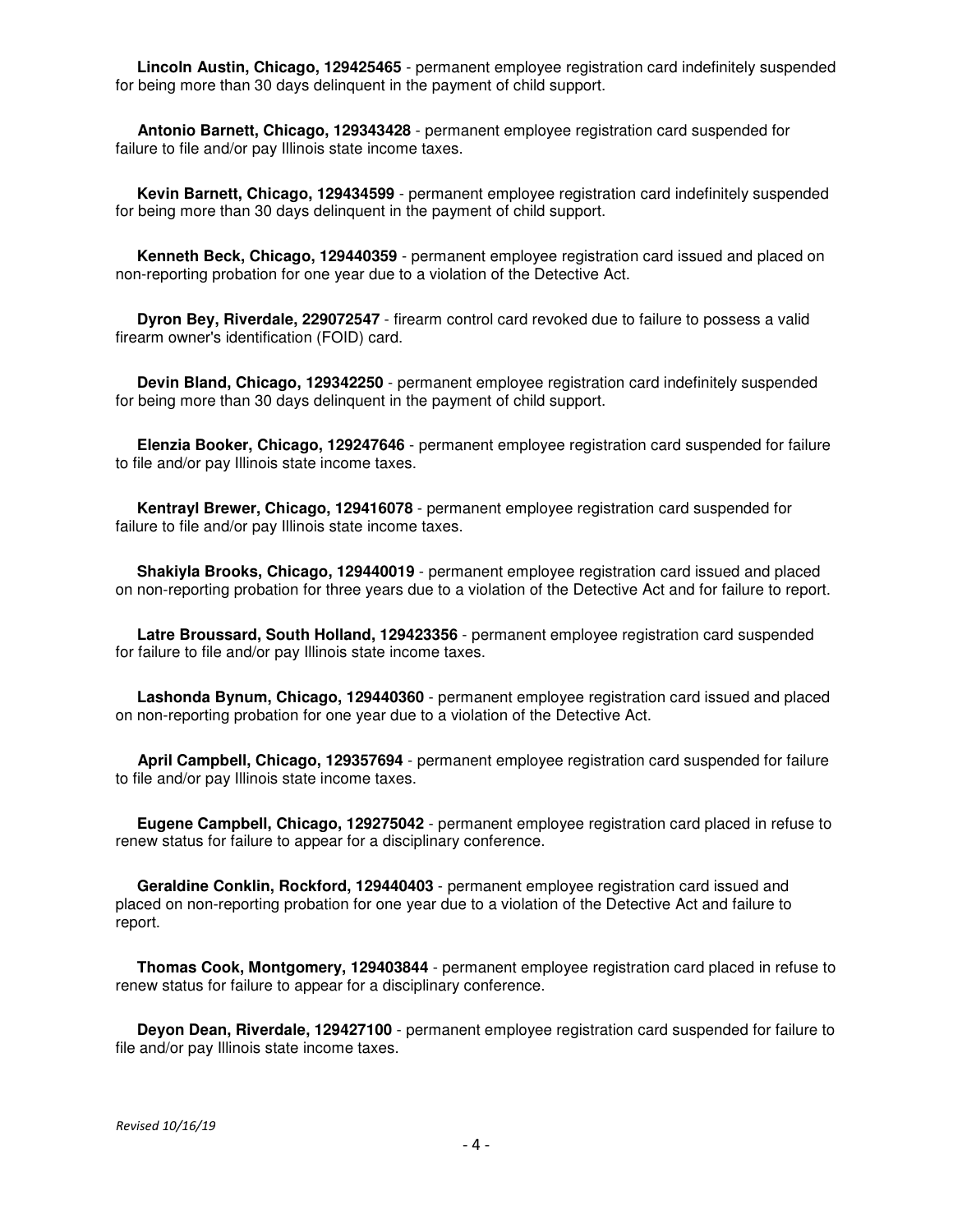**Nicole Dickerson, Kankakee, 129411476** - permanent employee registration card indefinitely suspended for being more than 30 days delinquent in the payment of child support.

 **Lawrence Draus, Oak Forest, 129440713** - permanent employee registration card is placed on nonreport probation for two years due to a prior violation.

 **Brittany Dupree, Chicago, 129440576** - permanent employee registration card issued and placed on non-reporting probation due to failure to report a violation of the Detective Act and she is prohibited from obtaining a Firearm Control Card during the period of probation.

 **Aaron Easterly, Murphysboro, 129408486** - permanent employee registration card placed in refuse to renew status for failure to appear at a disciplinary conference.

 **Jarmon Edwards, Chicago, 129408119** - permanent employee registration card indefinitely suspended due to a violation of the Detective Act.

 **Mallory Fields, Danville, 129390052** - permanent employee registration card placed in refuse to renew status for failure to appear for a disciplinary conference.

 **Stacy Ford, Cahokia, 129403162** - permanent employee registration card suspended for failure to file and/or pay Illinois state income taxes.

 **Ebony Freeman, Chicago, 129361271** - permanent employee registration card placed in refuse to renew status for failure to appear for a disciplinary conference.

 **Michael Gill, Glue Island, 129440608** - permanent employee registration card issued and placed on non-reporting probation for one year due to a violation of the Detective Act.

 **Andre Gilmore, Chicago, 129407858** - permanent employee registration card suspended for failure to file and/or pay Illinois state income taxes.

 **Antionette Glispie, Chicago, 129266533** - permanent employee registration card suspended for failure to file and/or pay Illinois state income taxes.

 **Donald Gossett, East Alton, 129353519** - permanent employee registration card placed in refuse to renew status for failure to appear at a disciplinary conference.

 **Robert Gougis, Chicago, 129356149** - permanent employee registration card indefinitely suspended after respondent committed unprofessional conduct for failure to return his uniform to his employing agency after he left his employment.

 **Marcquette Graham, Park Forest, 129434665** - permanent employee registration card indefinitely suspended for being more than 30 days delinquent in the payment of child support.

 **Percy Hammons, Chicago, 129262273** - permanent employee registration card and **229059396**, firearm control card placed in refuse to renew status due to violations of the Act.

 **Mike Henry, Manito, 129250816** - permanent employee registration card placed in refuse to renew status for failure to appear at a disciplinary conference.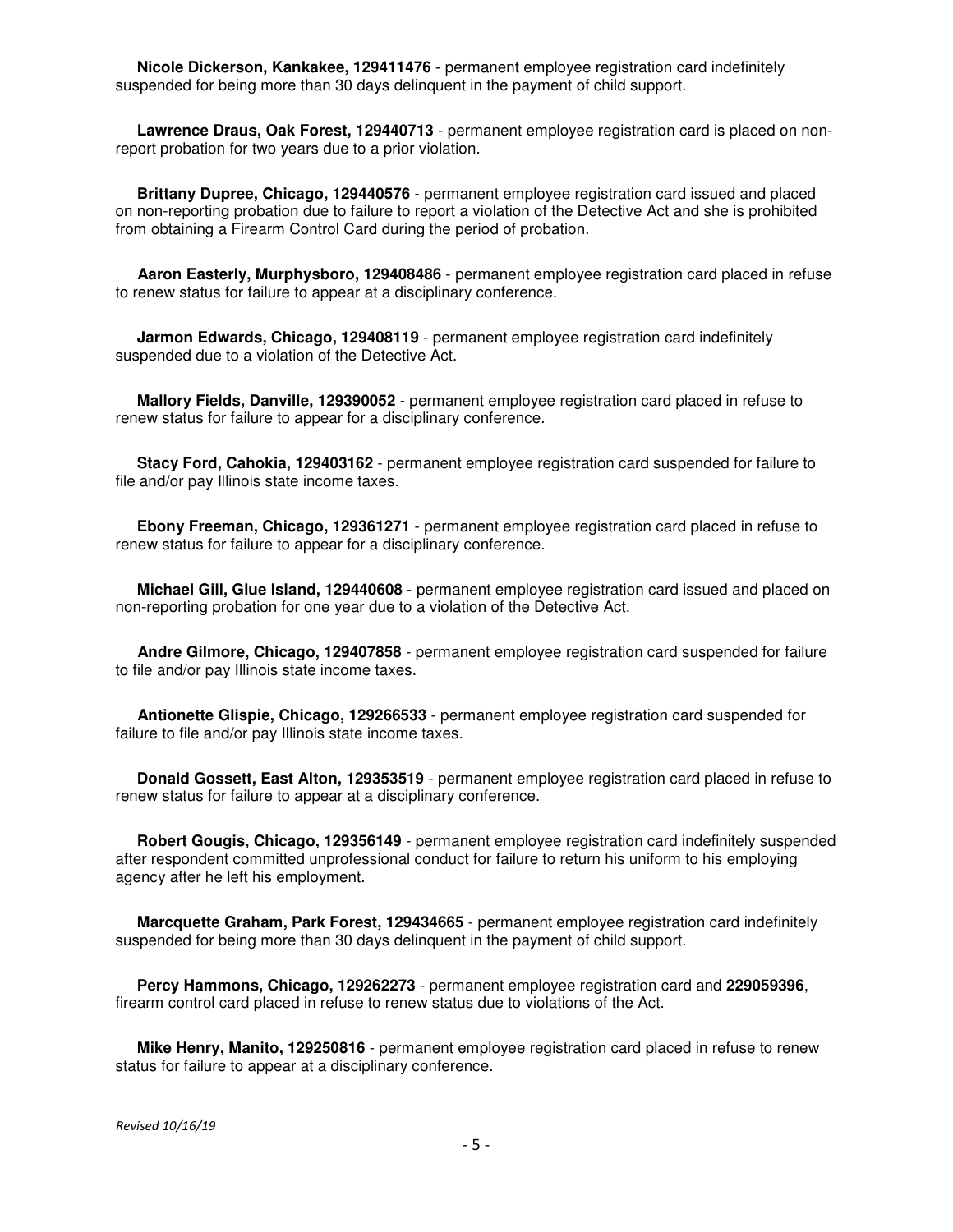**Demetrius Herron, Chicago, 129414751** - permanent employee registration card indefinitely suspended for being more than 30 days delinquent in the payment of child support.

 **Phillip Hill, Matteson, 129294848** - permanent employee registration card placed on non-reporting probation for three years due to a violation of the Detective Act and failure to report.

 **James Hodge, South Holland, 129375965** - permanent employee registration card placed on nonreporting probation for three years due to a violation of the act and for failure to report.

 **Travis Jackson, Chicago, 129396356** - permanent employee registration card placed in refuse to renew status for failure to appear at a disciplinary conference.

 **James Jenkins, Calumet Park, 128265851** - permanent employee registration card placed in refuse to renew status for failure to appear for a disciplinary conference.

 **Christopher Jensen, Kempton, 129243830** - permanent employee registration card placed in refuse to renew status for failure to appear at a disciplinary conference.

 **Julius Johnson, Bellwood, 129387262** - permanent employee registration card placed in refuse to renew status for failure to appear for a disciplinary conference.

 **Darius Johnson, Chicago, 129422911** - permanent employee registration card indefinitely suspended for being more than 30 days delinquent in the payment of child support.

 **Marcus Johnson, Chicago, 129266323** - permanent employee registration card placed in refuse to renew status for failure to appear at a disciplinary conference.

 **Charles Jones, Harvey, 129417447** - permanent employee registration card suspended for failure to file and/or pay Illinois state income taxes.

 **Carl Kelly, Berwyn, 129284427** - permanent employee registration card suspended for failure to file and/or pay Illinois state income taxes.

 **Steven Laramore, Chicago, 129292981** - permanent employee registration card suspended for failure to file and/or pay Illinois state income taxes.

 **Jelisa Laurent, Evergreen Park, 129324211** - permanent employee registration card placed in refuse to renew status due to failure to report and a prior violation.

 **Tyrone Lee, Chicago, 129375360** - permanent employee registration card placed in refuse to renew status for failure to appear at a disciplinary conference.

 **James Lewis, Chicago, 129439741** - permanent employee registration card issued and placed on non-reporting probation for failure to report.

 **Arnulfo Limas, Chicago, 129415145** - permanent employee registration card suspended for failure to file and/or pay Illinois state income taxes.

 **Ed Lofton, Chicago, 129026056** - permanent employee registration card placed in refuse to renew status for failure to appear at a disciplinary conference.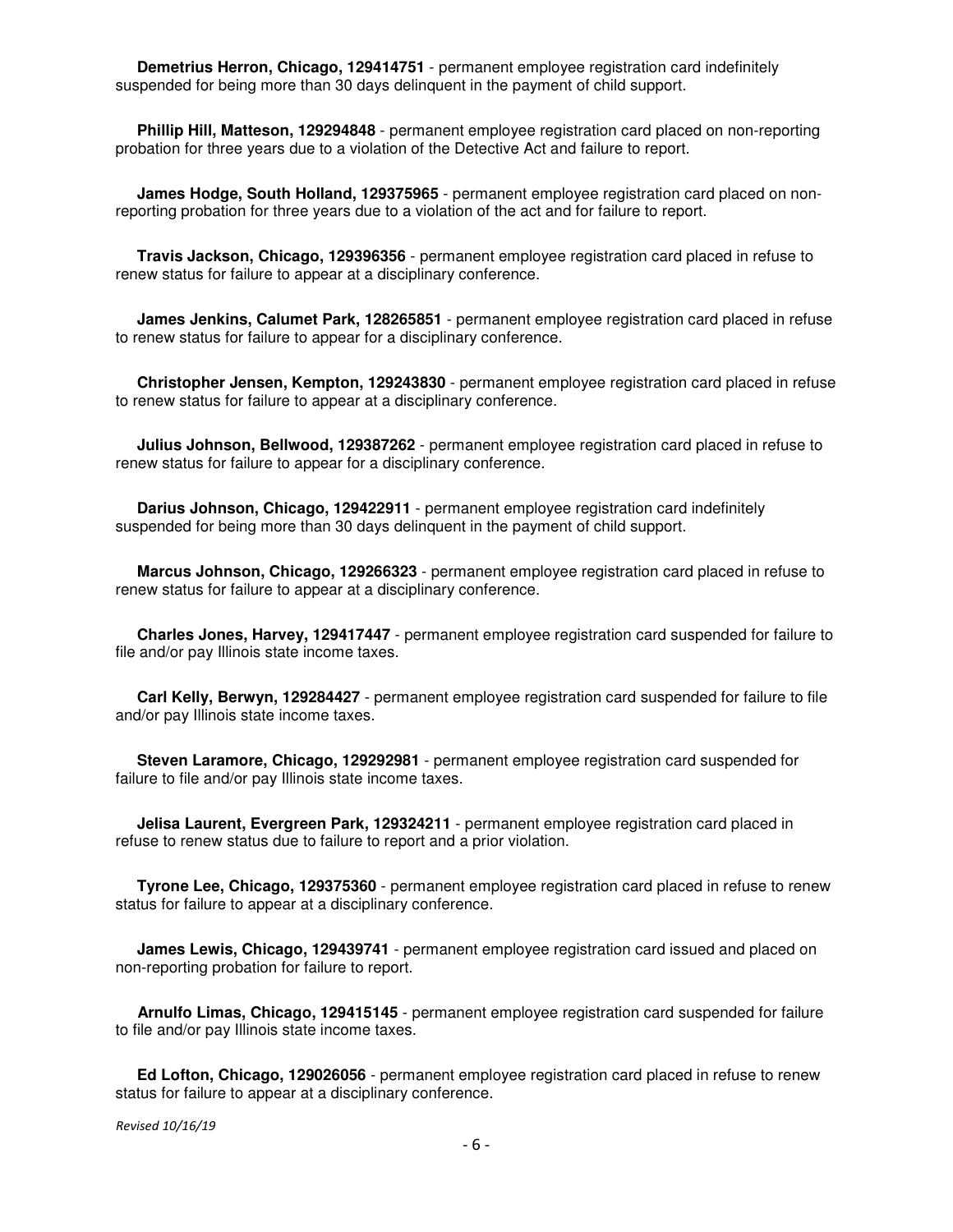**Erik Logan, Chicago, 129440737** - permanent employee registration card issued and placed on non-reporting probation for three years due to prior violations.

 **Veda Manning, Chicago, 129198890** - permanent employee registration card placed in refuse to renew status for failure to appear at a disciplinary conference.

 **Juan Marquez, Chicago, 129367617** - permanent employee registration card placed in refuse to renew status for failure to appear for a disciplinary conference.

 **Darius Marr, Springfield, 129419468** - permanent employee registration card placed in refuse to renew status for failure to appear at a disciplinary conference.

 **Larry McGee, Romeoville, 129420295** - permanent employee registration card suspended for failure to file and/or pay Illinois state income taxes.

 **Michael McGough, Marissa, 129188202** - permanent employee registration card placed in refuse to renew status for failure to appear at a disciplinary conference.

 **Clover McKinney, Swansea, 129421049** - permanent employee registration card placed in refuse to renew status for failure to appear at a disciplinary conference.

 **Davonte McQuiller, Chicago, 129417498** - permanent employee registration card indefinitely suspended for being more than 30 days delinquent in the payment of child support.

 **Frank Merritt, Chicago, 129249364** - permanent employee registration card placed in refuse to renew status for failure to appear at a disciplinary conference.

 **Lemuel Miller, Chicago, 129440365** - permanent employee registration card issued and placed on non-reporting probation for one year due to a violation of the Detective Act and failure to report.

 **Todd Mitchell, Chicago, 129366385** - permanent employee registration card suspended for failure to file and/or pay Illinois state income taxes.

 **Julian Morris, Chicago Heights, 129427461** - permanent employee registration card indefinitely suspended for being more than 30 days delinquent in the payment of child support.

 **Marcus Multrie, Chicago, 129416307** - permanent employee registration card placed on nonreporting probation due to a prior violation and failure to report.

 **Jacqueline Navarro, Elmhurst, 129440606** - permanent employee registration card issued on nonreporting probation for three years due to prior violations.

 **Robert Padilla, Peoria, 129324029** - permanent employee registration card placed in refuse to renew status for failure to appear at a disciplinary conference.

 **Marquis Parker, Chicago, 129440363** - permanent employee registration card issued and placed on non-reporting probation for one year due to a violation of the Detective Act.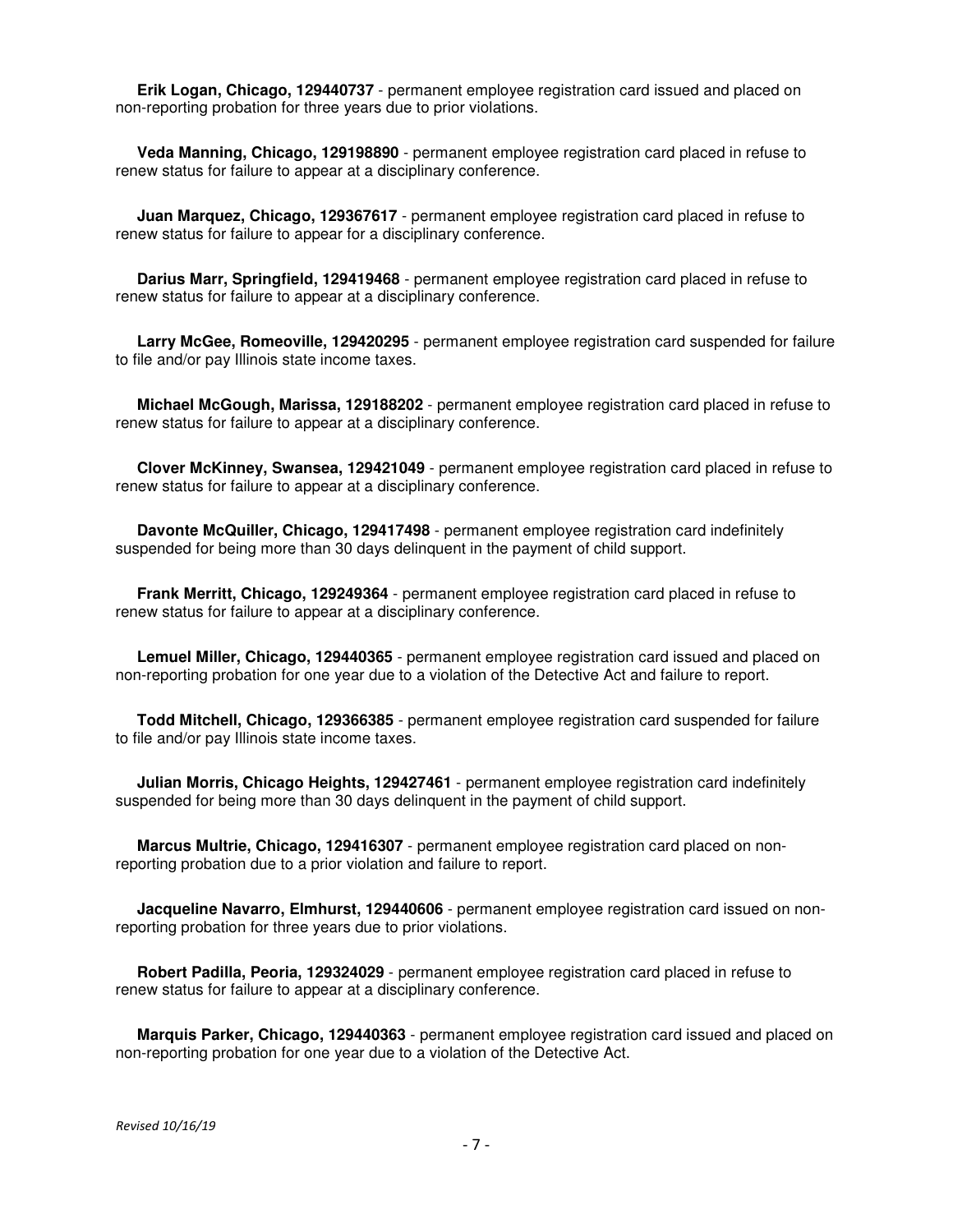**Lemil Parks, Rockford, 129388622** - permanent employee registration card indefinitely suspended for being more than 30 days delinquent in the payment of child support.

 **Rodney Parrott, Mattoon, 129207186** - permanent employee registration card placed in refuse to renew status for failure to appear at a disciplinary conference.

 **Derrick Penta, Chillicothe, 129286245** - permanent employee registration card placed in refuse to renew status for failure to appear at a disciplinary conference.

 **Noble Pickens, Chicago, 129432086** - permanent employee registration card suspended for failure to file and/or pay Illinois state income taxes.

 **Steven Pierce, Chicago, 129382662** - permanent employee registration card suspended for failure to file and/or pay Illinois state income taxes.

 **Darlene Pinson, Chicago, 129362524** - permanent employee registration card suspended for failure to file and/or pay Illinois state income taxes.

 **Tarrie Plachno, Chicago, 129240315** - permanent employee registration card placed in refuse to renew status for failure to appear for a disciplinary conference.

 **Jalem Price, Chicago, 129418217** - permanent employee registration card placed in refuse to renew status for failure to appear at a disciplinary conference.

 **Willie Prince, Chicago, 129387712** - permanent employee registration card indefinitely suspended for being more than 30 days delinquent in the payment of child support.

 **Terry Prokop, Mokena, 129427016** - permanent employee registration card suspended for failure to file and/or pay Illinois state income taxes.

 **Markeese Renix, Chicago, 129415527** - permanent employee registration card placed on definite two-year non-reporting probation due to a violation of the act and for failure to report.

 **Charles Roberts, Bourbonnais, 129326972** - permanent employee registration card placed in refuse to renew status for failure to appear at a disciplinary conference.

 **Levi Robertson, East Peoria, 129230385** - permanent employee registration card placed in refuse to renew status for failure to appear at a disciplinary conference.

 **Taura Roby, Chicago, 129440362** - permanent employee registration card issued and placed on non-reporting probation for one year due to a violation of the Detective Act and failure to report.

 **Curtis Rodgers, Chicago, 129440710** - permanent employee registration card issued and placed on non-reporting probation for three years due to a prior violation.

 **Julius Rucker, Springfield, 129362955** - permanent employee registration card placed in refuse to renew status for failure to appear at a disciplinary conference.

**Joseph Ryan, Chicago, 129360936** - permanent employee registration card placed in refuse to renew status for failure to appear for a disciplinary conference.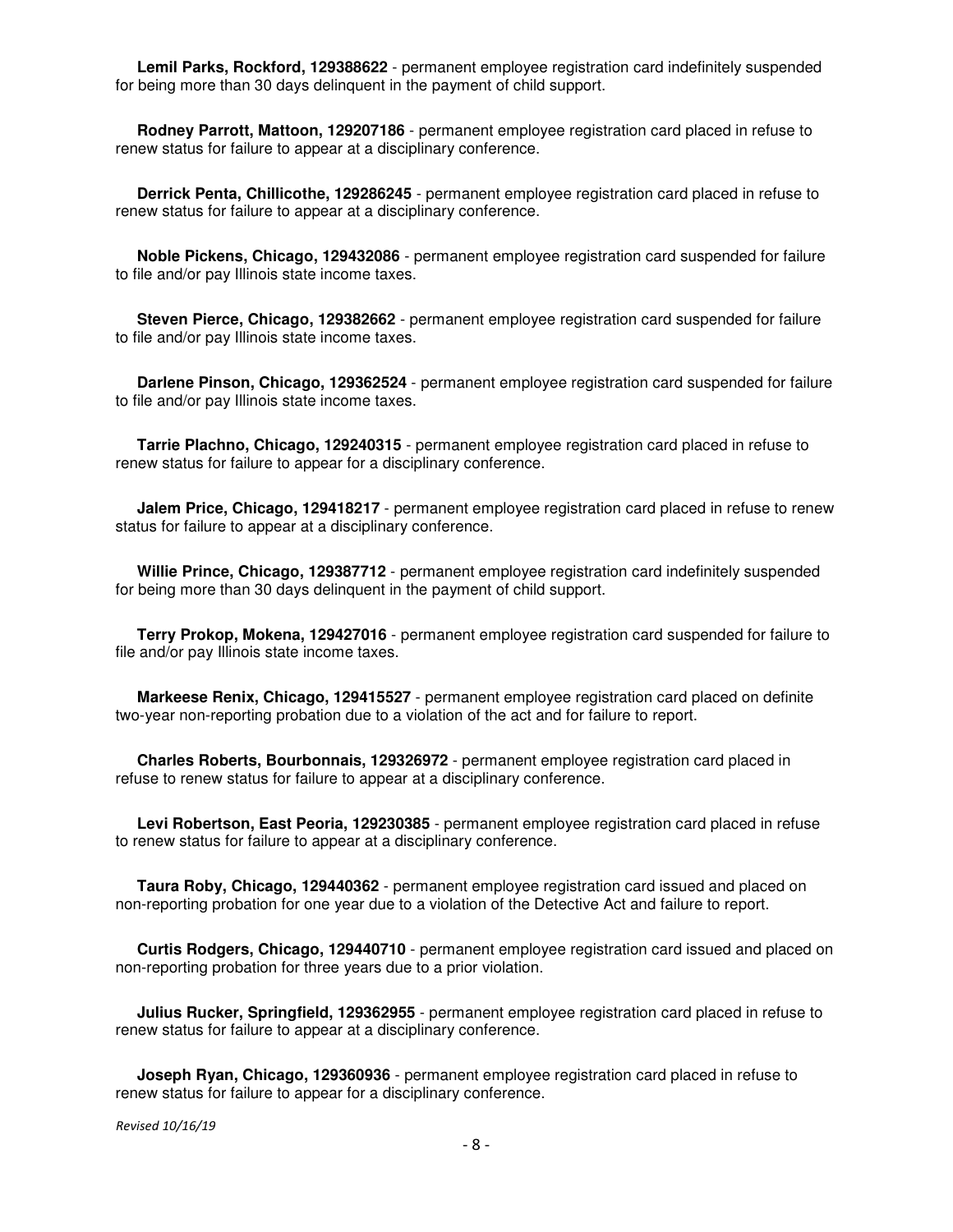**Rickey Santoyo, Burbank, 129326926** - permanent employee registration card indefinitely suspended for failure to return her uniform to her employing agency after she left its employ.

 **Jeremy Scott, Roscoe, 129265388** - permanent employee registration card placed in refuse to renew status for failure to appear at a disciplinary conference.

 **Corey Sidwell, Morton, 129286813** - permanent employee registration card placed in refuse to renew status for failure to appear at a disciplinary conference.

 **Mark Smith, Chicago, 129440359** - permanent employee registration card issued and placed on non-reporting probation for one year due to a violation of the Detective Act and failure to report.

 **Curby Stallworth, Chicago, 129265855** - permanent employee registration card placed in refuse to renew status for failure to appear at a disciplinary conference.

 **Ronald Steffens, Chicago, 129221678** - permanent employee registration card placed in refuse to renew status for failure to appear at a disciplinary conference.

 **Krista Stewart, Chicago, 129440361** - permanent employee registration card issued and placed on non-reporting probation for one year due to a violation of the Detective Act and failure to report.

 **Wilton Sumpter, Park Forest, 129440081** - permanent employee registration card issued and placed on non-reporting probation for one year due to a violation of the Detective Act and failure to report.

 **Kenneth Swatsley, Mount Carmek, 129405537** - permanent employee registration card placed in refuse to renew status for failure to appear at a disciplinary conference.

 **Devito Tanner, Chicago, 129386107** - permanent employee registration card indefinitely suspended for being more than 30 days delinquent in the payment of child support.

 **Amar Thurman, Aurora, 129419061** - permanent employee registration card placed on nonreporting probation for one year due to a violation of the Detective Act and failure to report.

 **Octavio Tinoco, Chicago, 129430785** - permanent employee registration card indefinitely suspended for being more than 30 days delinquent in the payment of child support.

 **Sharon Todd, Chicago, 129440686** - permanent employee registration card issued and placed on non-reporting probation for three years due to prior violations.

 **Eric Totton, Chicago, 129373842** - permanent employee registration card placed in refuse to renew status for failure to appear for a disciplinary conference.

 **Christopher Tucker, Chicago, 129424721** - permanent employee registration card indefinitely suspended for being more than 30 days delinquent in the payment of child support.

 **Mohammad Vikaruddin, Oak Brook, 129312405** - permanent employee registration card suspended for failure to file and/or pay Illinois state income taxes.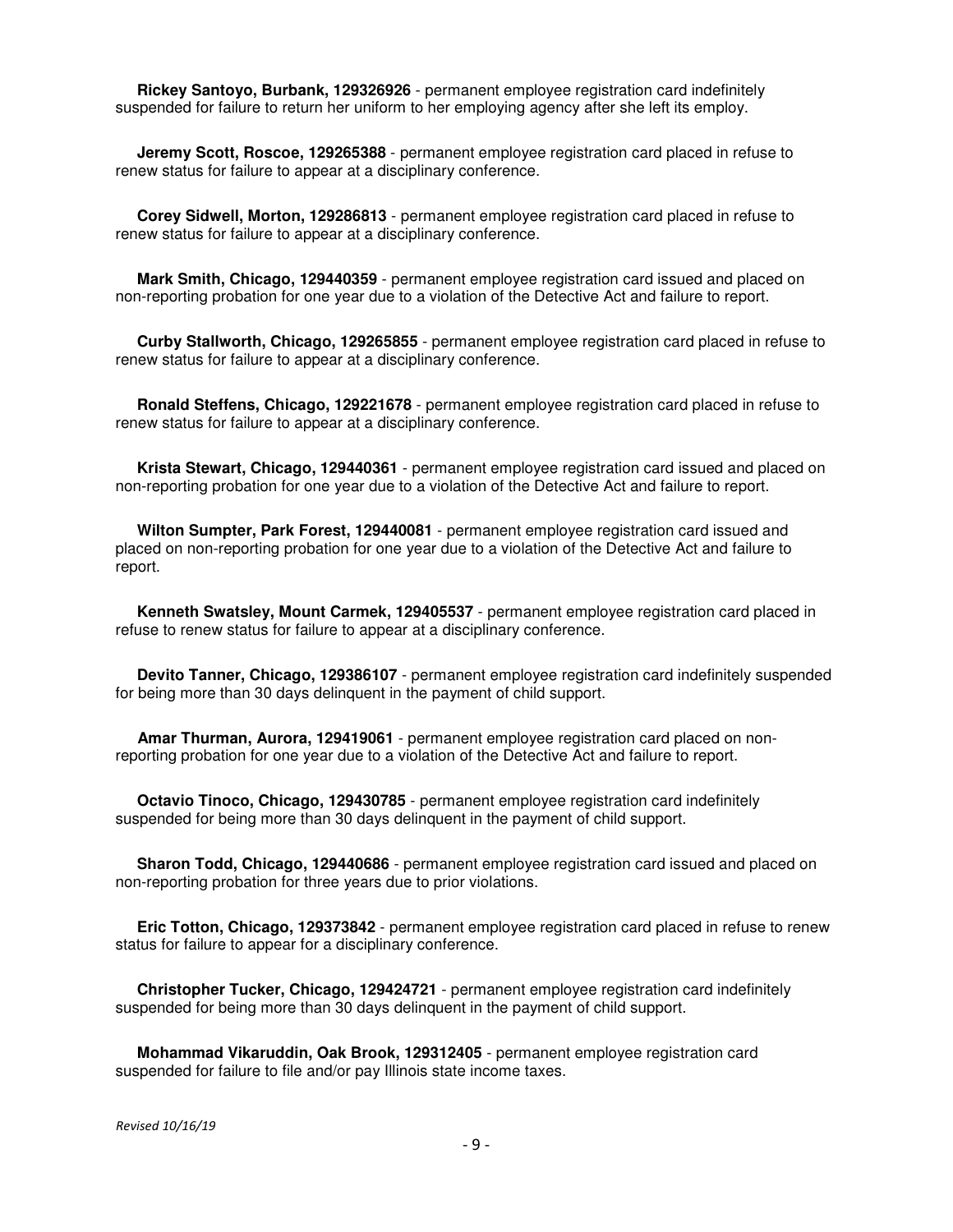**Alex Walker, Oblong, 129325182** - permanent employee registration card placed in refuse to renew status for failure to appear at a disciplinary conference.

 **Amanda Walsh, River Forest, 129371372** - permanent employee registration card reprimanded, fined \$5,000 and ordered to cease and desist the unlicensed practice as a private security contractor and the operation of a private security contractor agency without requisite licensure.

 **Delilah Watkins, Harrisburg, 129165680** - permanent employee registration card placed in refuse to renew status for failure to appear at a disciplinary conference.

 **Michael Watson, Hammond, IN, 129321913** - permanent employee registration card indefinitely suspended for being more than 30 days delinquent in the payment of child support.

 **Cedrick Wells, Hillside, 129385208** - permanent employee registration card indefinitely suspended for being more than 30 days delinquent in the payment of child support.

 **Christina Wesoloski, Streamwood, 129264797** - permanent employee registration card placed in refuse to renew status for failure to appear at a disciplinary conference.

**Daron White, DeKalb, 129163455** - permanent employee registration card placed in refuse to renew status for failure to appear for a disciplinary conference.

 **Tiffany White, Harvey, 129296196** - permanent employee registration card indefinitely suspended for failure to return her uniform to her employing agency after she left its employ.

 **Ezilton White, Chicago, 129402020** - permanent employee registration card indefinitely suspended for being more than 30 days delinquent in the payment of child support.

 **Sherry Williams, Chicago, 129382260** - permanent employee registration card suspended for failure to file and/or pay Illinois state income taxes.

 **Andrew Williams, Chicago, 129358869** - permanent employee registration card suspended for failure to file and/or pay Illinois state income taxes.

 **Anthony Williams, Calumet City, 129342782** - permanent employee registration card placed in refuse to renew status for failure to appear for a disciplinary conference.

 **Derias Williams, Chicago, 129366706** - permanent employee registration card placed in refuse to renew status for failure to appear for a disciplinary conference.

 **Timothy Williams, Cahokia, 129236559** - permanent employee registration card placed in refuse to renew status for failure to appear at a disciplinary conference.

 **Deandre Woods, Chicago, 129421607** - permanent employee registration card indefinitely suspended for being more than 30 days delinquent in the payment of child support.

 **Latiana Wright, Chicago, 129431264** - permanent employee registration card suspended for failure to file and/or pay Illinois state income taxes.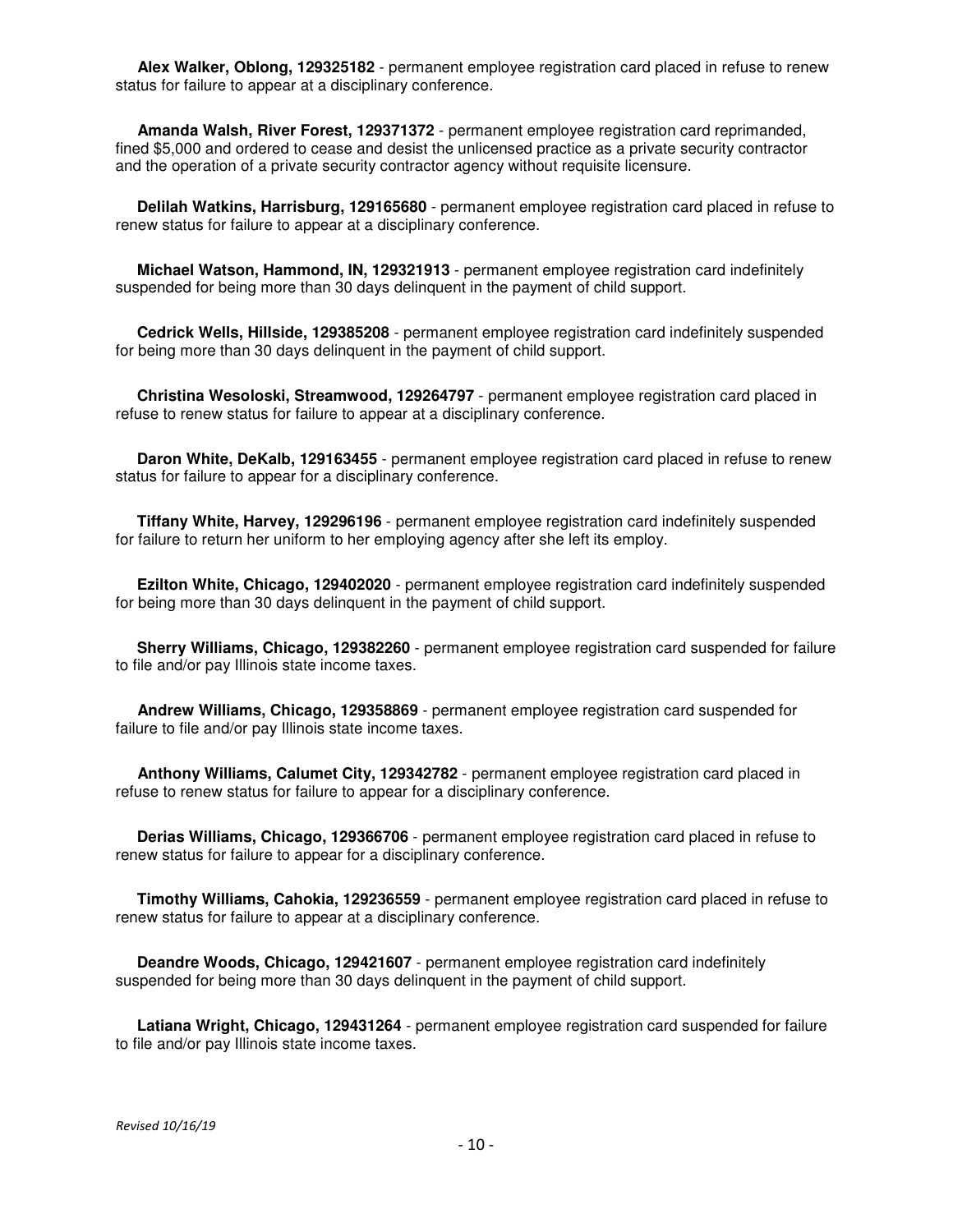**Melanie Yates, Chicago, 129317944** - permanent employee registration card indefinitely suspended for failure to return her uniform to her employing agency after she left its employ.

 **Dontreal Young, Champaign, 129393318** - permanent employee registration card placed in refuse to renew status for failure to appear at a disciplinary conference.

 **Sharo Yousif, Niles, 129408229** - permanent employee registration card placed in refuse to renew status for failure to appear at a disciplinary conference.

## **EUTHANASIA**

 **Theresa Harris, Berwyn, 235000426** - euthanasia technician license placed on indefinite probation for a minimum of two years based on allegations respondent failed to weigh animals prior to performing euthanasia and failed to maintain proper records as required by the Act while employed at Animal Welfare League.

 **Linda Schickel, Worth, 235000124** - euthanasia technician license placed on indefinite probation for a minimum of five years based on allegations that respondent failed to weigh animals prior to performing euthanasia, failed to maintain proper records as required by the Act, practiced outside of the scope of respondent's license as a euthanasia technician, allowed the unlicensed practice of humane euthanasia, and failed to carry out the duties of a certified euthanasia technician while employed at Animal Welfare League.

 **Donna Sendra, Palos Hills, 235000427** - euthanasia technician license placed on indefinite probation for a minimum of two years based on allegations respondent failed to weigh animals prior to performing euthanasia and failed to maintain proper records as required by the Act while employed at Animal Welfare League.

#### **FUNERAL DIRECTOR AND EMBALMER**

 **Tonika Archer, Chicago, 033012407** - funeral director and embalmer intern license suspended for failure to file and/or pay Illinois state income taxes.

 **Patrick Fitzgerald, Rockford, 034016311** - funeral director and embalmer license indefinitely suspended and fined \$2,500 based on incompetence in funeral practice, unprofessional conduct, performing any act or practice that violates funeral regulations and willfully filing false records.

 **Scott Pace, Plainfield, 034016438** - funeral director and embalmer licensing revoked and fined \$1,000 based on practicing on a suspended license, unprofessional conduct, performing any act or practice that violates funeral regulations and willfully filing false records.

 **Eric Tolar, Oak Park, 034016886** - funeral director and embalmer license indefinitely suspended for being more than 30 days delinquent in the payment of child support.

### **IL ROOFING CONTRACTOR**

 **E & C Siding, Inc., Palatine, 104017365** - roofing contractor license reprimanded and fined \$3,000 based on aiding and assisting unlicensed practice of roofing contracting.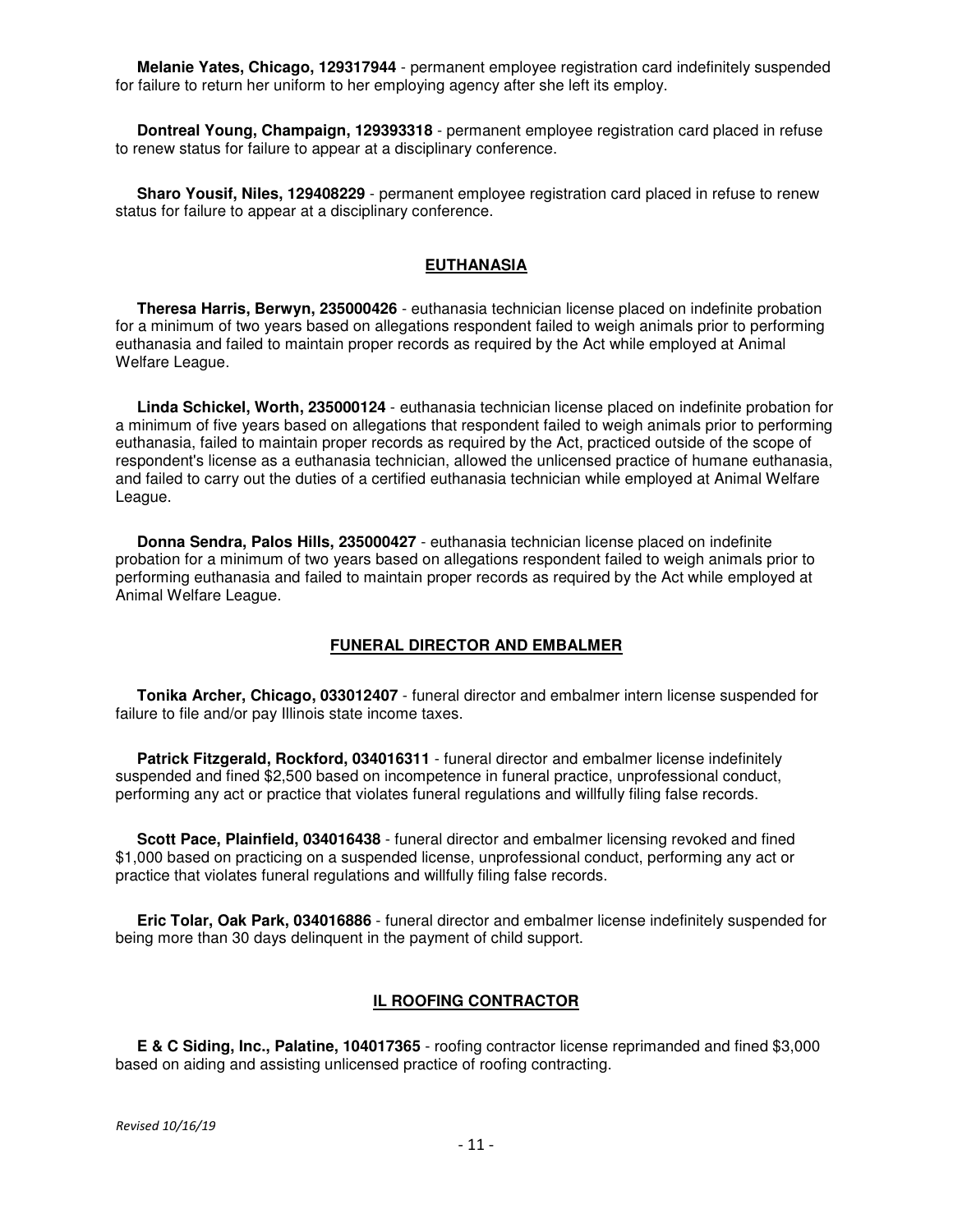**J R Roofing, Waukegan, 104011624** - roofing contractor license reprimanded and fined \$1,500 based on failure to respond to the Department's written request for information within the required time frame.

 **King Builder & Services, Inc., Palatine, 104016681** - roofing contractor license reprimanded and fined \$5,000 based on aiding and assisting unlicensed practice of roofing contracting.

 **Alonzo Rogers, Winthrop Harbor, 105app3811915** - roofing qualifying party designation indefinitely suspended due to unlicensed practice of roofing contracting and unprofessional conduct.

#### **MARRIAGE & FAMILY THERAPY**

 **Tonika Archer, Chicago, 208000460** - associate marriage and family therapist license suspended for failure to file and/or pay Illinois state income taxes.

#### **MASSAGE THERAPY**

 **Amy Spielman, Chicago, 227010323** - massage therapist license suspended for failure to file and/or pay Illinois state income taxes.

#### **MEDICAL**

 **Heath Hishon, Peoria, 038010100** - chiropractor license suspended for failure to file and/or pay Illinois state income taxes.

 **Theresa Jones, Chicago, 038012088** - chiropractor license suspended for failure to file and/or pay Illinois state income taxes.

 **Jasminka Kostic, Chicago, 036104292** - physician and surgeon license and **33\*\*\*\*\*91**, controlled substance license temporarily suspended for inappropriate controlled substance prescribing and failing to disclose information on her 2017 MD Renewal application.

 **Mohamed Megahy, Maryville, 036066170** - physician and surgeon license suspended for failure to file and/or pay Illinois state income taxes.

# **NURSING**

 **Tanya Allen, Athens, 041365042** - registered nurse license restored to indefinite probation and work restrictions for a minimum of three years effective upon payment of fees and filing of forms.

 **Michael Anderson, Highwood, 041395178** - registered nurse license placed on probation for two years for failing to report to the Department a Driving Under the Influence in 2017 and Reckless Driving in 2015.

 **Anthony Barker, Anna, 041393474** - registered nurse license indefinitely suspended for being more than 30 days delinquent in the payment of child support.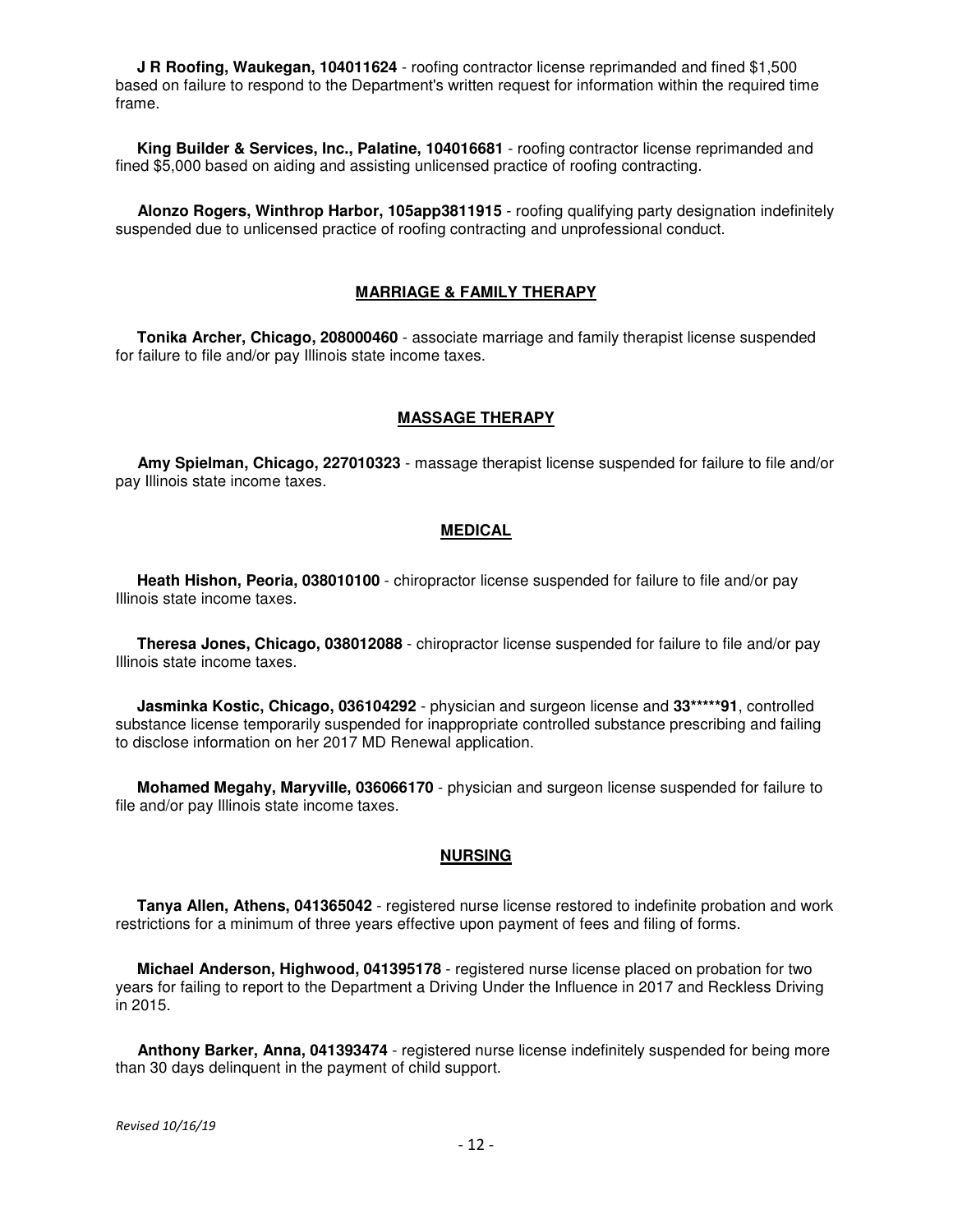**Anthony Barker, Anna, 043111368** - practical nurse license placed in refuse to renew status for being more than 30 days delinquent in the payment of child support.

 **Arthur Byas, Chicago, 043063705** - practical nurse license suspended for failure to file and/or pay Illinois state income taxes.

 **Audrey Coakley, Warrenville, 041438823** - registered nurse license suspended for failure to file and/or pay Illinois state income taxes.

 **Amelia Crane, Springfield, 043120403** - practical nurse license indefinitely suspended due to testing positive for marijuana while at work.

 **Heather Crites, Chatham, 041341355** - registered nurse license automatically, indefinitely suspended for a minimum of 12 months after respondent violated her probation.

 **Toni Davis, Bensenville, 043087473** - practical nurse license suspended for failure to file and/or pay Illinois state income taxes.

 **Nasser Diab, Bridgeview, 041280320** - registered nurse license suspended for failure to file and/or pay Illinois state income taxes.

 **Tracy Finch, New Berlin, 041354485** - registered nurse license automatically, indefinitely suspended for a minimum of 12 months after violating her probation.

 **Jovita Fuentes, Chicago, 041188955** - registered nurse license suspended for failure to file and/or pay Illinois state income taxes.

 **Jennifer Gerdes, Bartelso, 041420279** - registered nurse license suspended for failure to file and/or pay Illinois state income taxes.

 **Cymica Grant, Belleville, 041391247** - registered nurse license suspended for failure to file and/or pay Illinois state income taxes.

 **Miranda Hay, Terre Haute, IN, 041396410** - registered nurse license placed in refuse to renew status due to a sister-state discipline by the Texas State Board of Nursing.

 **Jamie Holocker, Morton, 041346927** - registered nurse license and **2090014664,** advanced practice nurse license indefinitely suspended for a minimum of 12 months due to respondent's violation of an agreement.

 **Mary Hutchinson, Elsah, 041374835** - registered nurse license indefinitely suspended for a minimum of six months due to a guilty plea in Jersey County, Illinois, case number 18-CF-149.

 **Josette Jones, Chicago, 041413054** - registered nurse license permanently revoked due to forcible felony conviction.

 **Rebecca King, Washington, 043112193** - practical nurse license indefinitely suspended for charting that she completed a treatment on a patient when the treatment had not been completed and failing to notify the department that she had been terminated from her employment.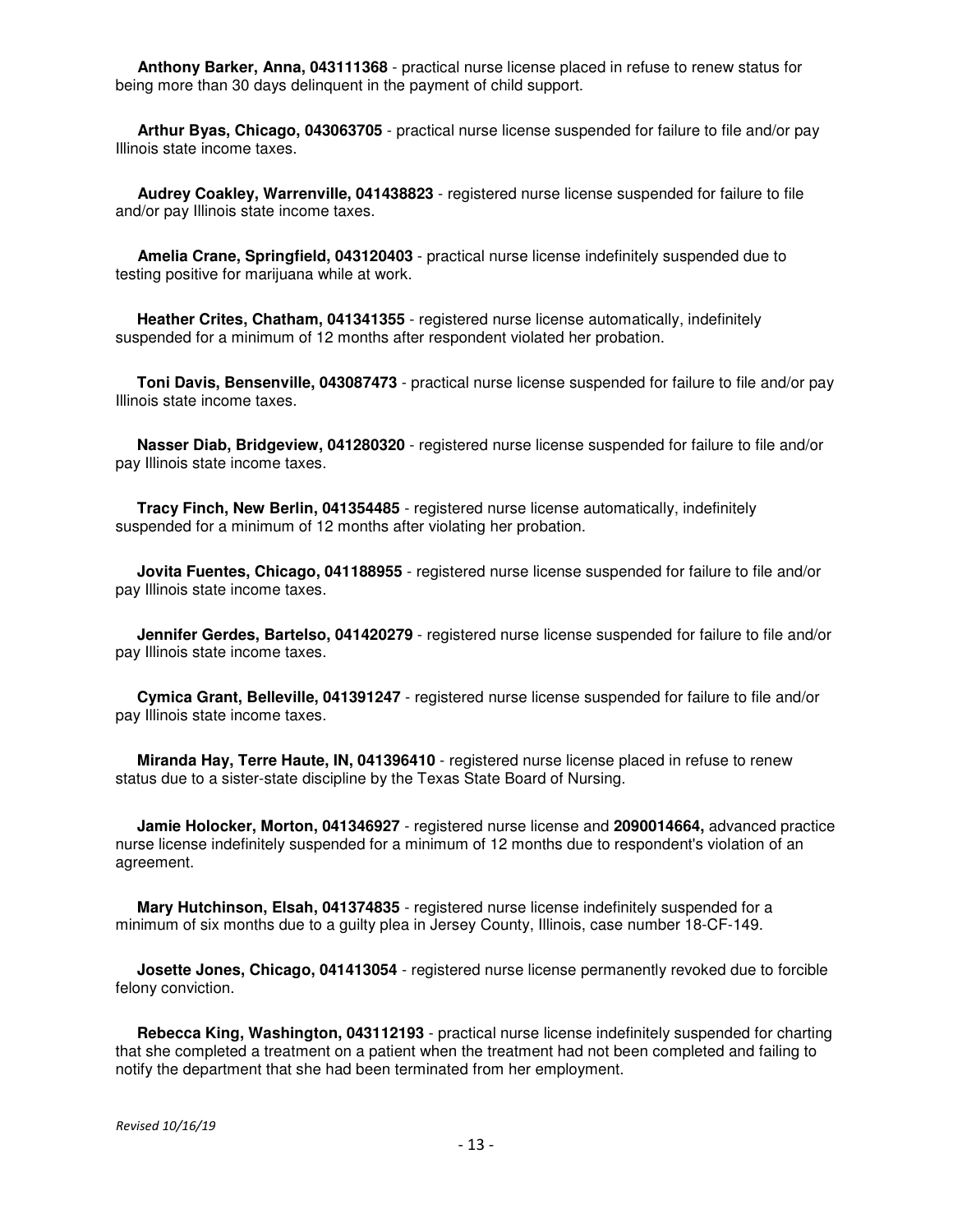**Carl Kleist, Gibson City, 043082530** - practical nurse license reprimanded for having a positive drug screen and failure to report termination from employment to the Department.

 **JoAnn Knepler, Thayer, 041354261** - registered nurse license indefinitely suspended because of result of testing positive for marijuana/THC at a facility in the state of Illinois.

 **Dillon Kuester, Chippewa Falls, WI, 041449500** - registered nurse license placed on indefinite probation for a minimum of three years due to his engaging in the diversion of controlled substances.

 **Taylor Landon, Murphysboro, 043121972** - practical nurse license indefinitely suspended after respondent tested positive for cannabinoids at a facility in the state of Illinois, was terminated for said incident, and failed to report the termination to the Department.

 **Karen Lawrence, Shorewood, 041303351** - registered nurse license placed on indefinite probation for a minimum of three years due to having engaged in the diversion of controlled substances and guilty pleas in Will County Illinois, case numbers 16-DF-2218, 16-DT-170, and 16-CF-335.

 **Jennifer Lomibao, Gurnee, 041286180** - registered nurse license indefinitely suspended due to criminal health care fraud.

 **Kimberly Mabon, Chicago, 043114531** - practical nurse license suspended for failure to file and/or pay Illinois state income taxes.

 **Sherry McQuaid, Shipman, 041298960** - registered nurse license placed on indefinite probation for a minimum of three years due to her engaging in the diversion of controlled substances, inappropriate charting of medication administration, and failing to report a termination to the Department.

 **Stephnie Measimer, Carbondale, 041295061** - registered nurse license indefinitely suspended because of testing positive for Cocaine at a facility in the state of Illinois.

**Jennifer Morgan, Sterling, 041394472** - registered nurse license indefinitely suspended for being more than 30 days delinquent in the payment of child support.

 **Rachael Moyers, Montgomery, 041397010** - registered nurse license placed in refuse to renew status due to unprofessional conduct and drug diversion.

 **Christina Olivio, Pana, 043107353** - practical nurse license revoked due to a felony conviction of aggravated driving under the influence/bodily harm.

 **Holli Olson, Morrison, 043106116** - practical nurse license suspended for failure to file and/or pay Illinois state income taxes.

 **Daytrina Parham, Posen, 041327852** - registered nurse license suspended for failure to file and/or pay Illinois state income taxes.

 **Jeanette Paschali-Walsh, Yorkville, 041255428** - registered nurse license placed on indefinite probation with work restrictions for a minimum of three years due to respondent's unprofessional conduct.

 **Natalie Porter, Troy, 041372952** - registered nurse license suspended for failure to file and/or pay Illinois state income taxes.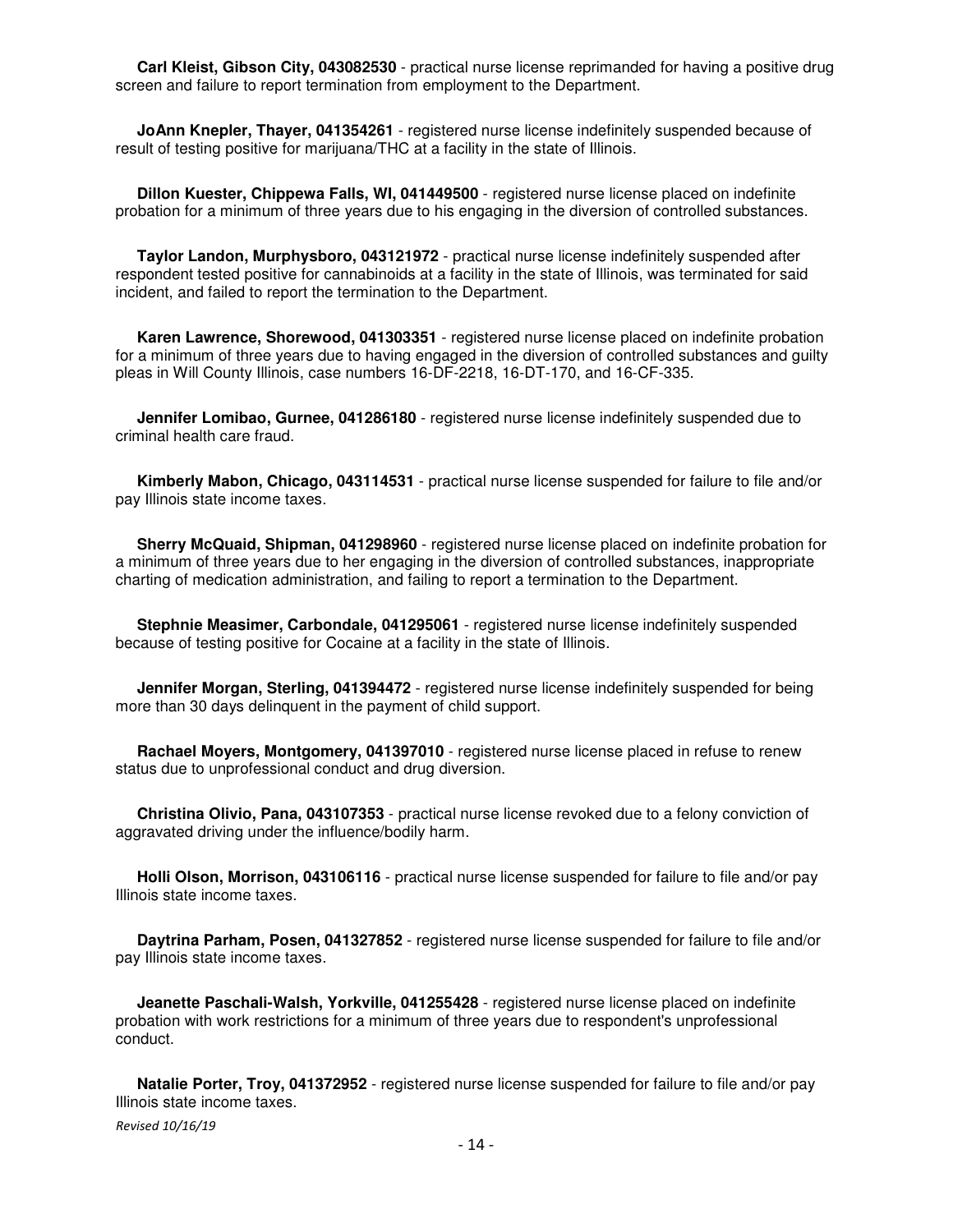**Jill Richards, McDonough, GA, 041419353** - registered nurse license placed on indefinite probation due to a sister-state discipline in Georgia.

 **Audra Rowson, De Witt, IA, 041382640** - registered nurse license revoked due to a federal drugrelated conviction.

 **Alex Salazar, Chicago, 041252216** - registered nurse license restored to indefinite probation for a minimum of two years because of a California discipline which occurred on May 21, 2015 when respondent was escorted off a flight at the Los Angeles, CA airport after getting into a fight over a sports team. Because of the incident, on May 29, 2015, respondent pled guilty to misdemeanor public intoxication and was sentenced to probation for a period of two years.

 **Bridget Schmidtke, Bartlett, 041298837** - registered nurse license reprimanded for failure to report a termination from a facility in the state of Illinois.

 **Micah Stemm, Brazil, IN, 041416252** - registered nurse license placed in refuse to renew status due to a sister-state discipline.

 **Daniele Taylor, Englewood, FL, 043070782** - practical nurse license suspended for failure to file and/or pay Illinois state income taxes.

 **Teyonie Terrell, Riverdale, 043082322** - practical nurse license suspended for failure to file and/or pay Illinois state income taxes.

 **Patricia Tigue, Hazel Crest, 041234522** - registered nurse license revoked based on respondent engaging in the practice of nursing by using another individual's license.

 **Gwendolyn Todd, Peoria, 043119607** - practical nurse license suspended for failure to file and/or pay Illinois state income taxes.

 **Jennifer Tomkiewicz, Plainfield, 041352769** - registered nurse license automatically, indefinitely suspended for a minimum of 12 months after respondent violated her agreement.

 **Freda Williams, Keaau, HI, 041281019** - registered nurse license suspended for failure to file and/or pay Illinois state income taxes.

 **Eva Yurcisin, Granite City, 043112637** - practical nurse license suspended for failure to file and/or pay Illinois state income taxes.

#### **OCCUPATIONAL THERAPY**

 **Dolores Draski, Bridgeview, 056005336** - occupational therapist license suspended for failure to file and/or pay Illinois state income taxes.

 **Yolanda Oladejo, Mount Prospect, 057003952** - certified occupational therapist assistant license suspended for failure to file and/or pay Illinois state income taxes.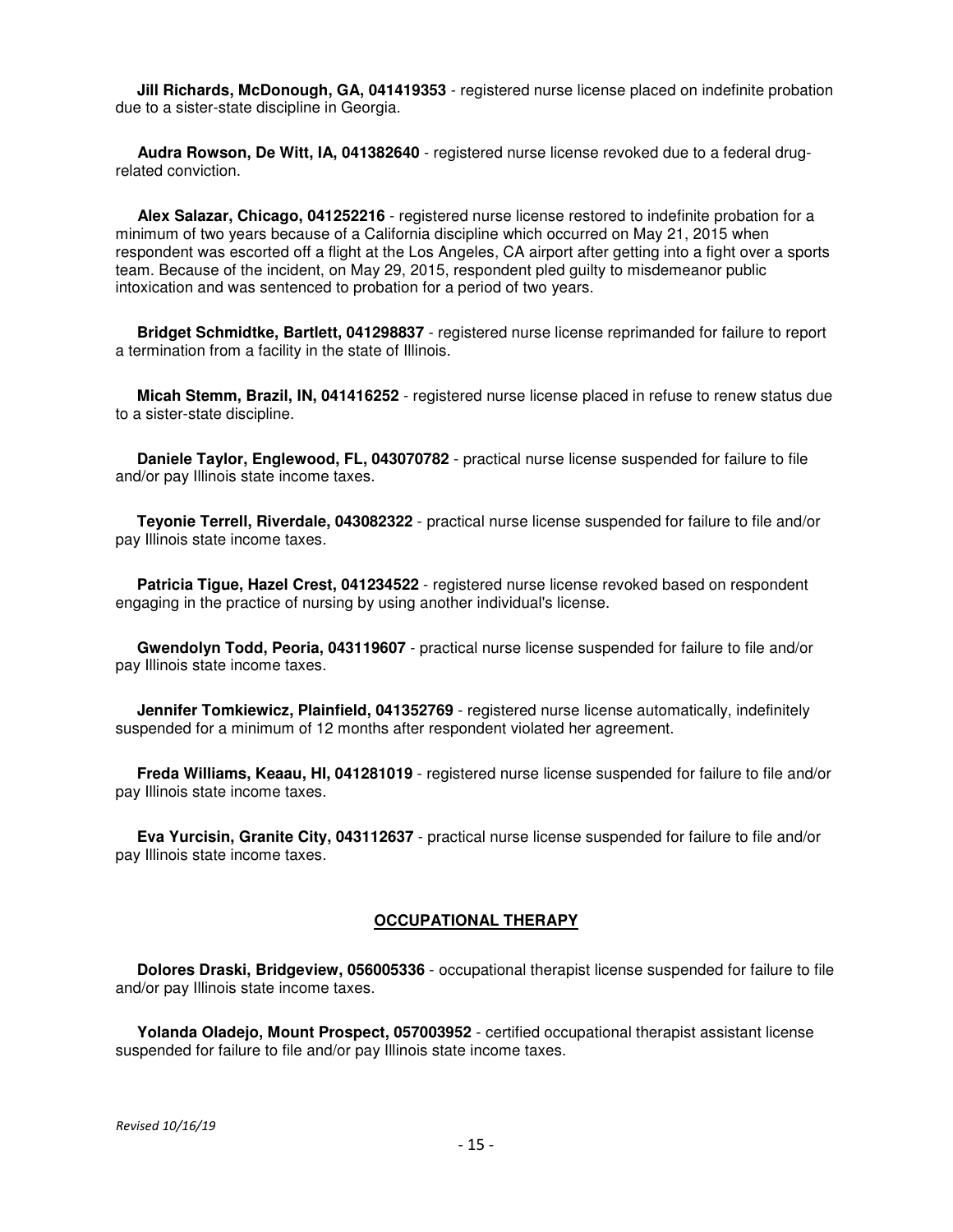#### **PHARMACY**

 **Jose Arroyo, Berwyn, 049100086** - pharmacy technician license indefinite suspended for a minimum of two years due to unprofessional conduct.

 **ASPCares, Plano, TX, 054018156** - pharmacy license reprimanded due to adverse actions in the states of New Mexico, Alabama, and Texas.

 **Marie Balthazar, Chicago, 049235759** - pharmacy technician license suspended for failure to file and/or pay Illinois state income taxes.

 **Erin Goldman, Wood River, 049204482** - pharmacy technician license placed in refuse to renew status due to unprofessional conduct, sister-state discipline, and failure to report.

 **Shannon Knoles, Springfield, 049206704** - pharmacy technician license indefinitely suspended for a minimum of two years due to unprofessional conduct.

 **Lincare Infusion, Indianapolis, IN, 054016162** - pharmacy license reprimanded due to sister-state discipline in Indiana.

 **Michael Mack, Blue Island, 049216563** - pharmacy technician license indefinitely suspended for a minimum of one year due to respondent's diversion of controlled substances from a CVS where respondent was employed.

 **Ronald Osborn, Mapleton, 049262302** - pharmacy technician license suspended for being more than 30 days delinquent in the payment of child support.

 **Effie Reed, Hillside, 049258926** - pharmacy technician license suspended for failure to file and/or pay Illinois state income taxes.

 **Deontae Sanders, Chicago, 049214385** - pharmacy technician license revoked due to having engaged in the diversion of controlled substances.

 **Mohammad Vikaruddin, Oak Brook, 049203027** - pharmacy technician license suspended for failure to file and/or pay Illinois state income taxes.

# **PHYSICAL THERAPY**

 **Miguel Arana, Berwyn, 160007131** - registered physical therapist assistant license indefinitely suspended for being more than 30 days delinquent in the payment of child support.

# **PROFESSIONAL COUNSELOR**

 **Kenneth Wesemann, Collinsville, 178013582** - professional counselor license suspended for six months, followed by indefinite probation for a minimum of two years based on allegations that respondent's Indiana licenses were placed on indefinite probation based on allegations that respondent failed to keep abreast of current professional theory and practice for both licenses. Respondent did not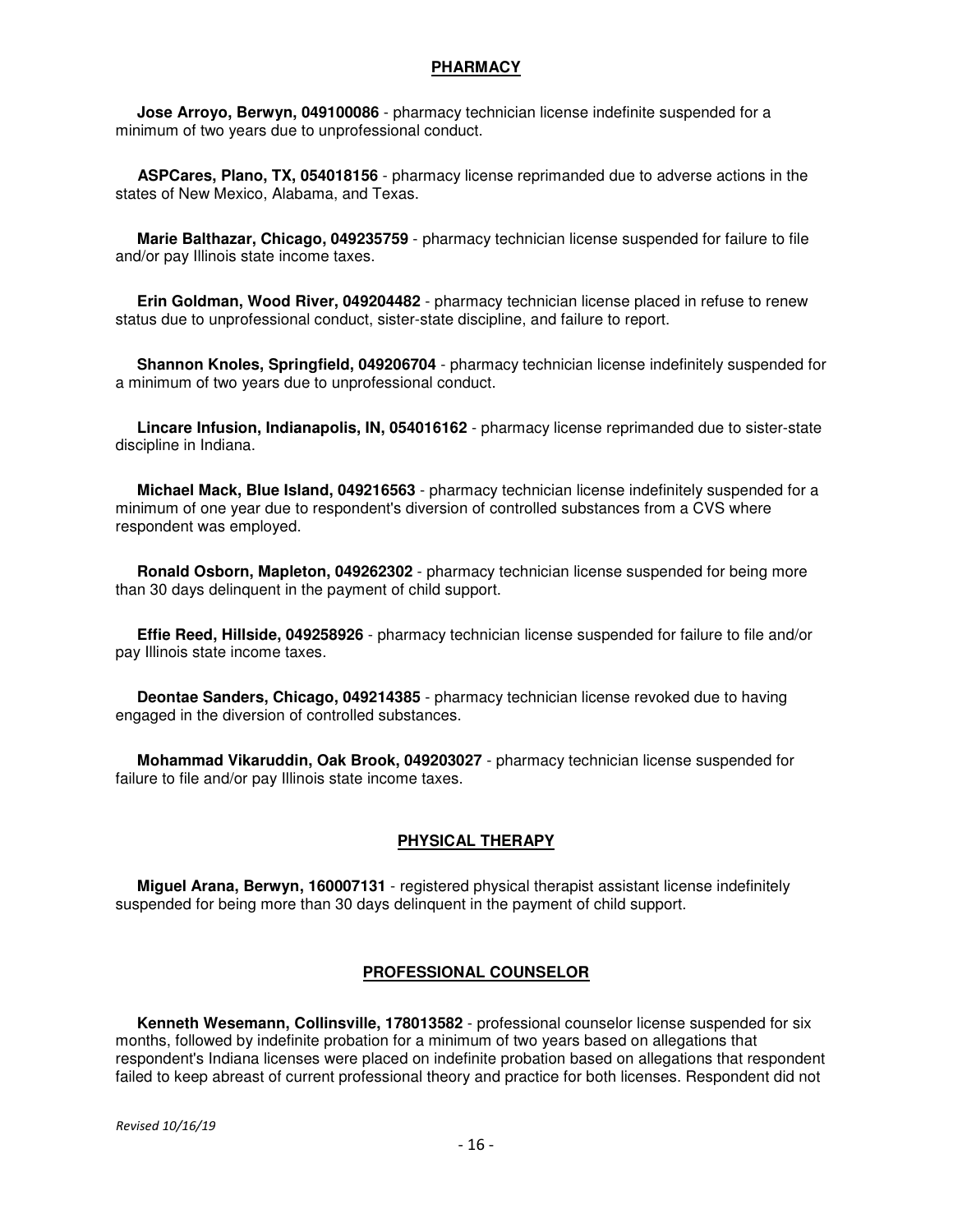disclose that he held any Indiana licenses in his application for an Illinois license. Respondent listed a Missouri license on his Illinois application, but he did not hold a Missouri license.

# **PUBLIC ACCOUNTANT**

 **Martin Wayne, Barrington, 239018420** - registered certified public accountant license suspended for failure to file and/or pay Illinois state income taxes.

# **RESPIRATORY CARE**

 **Malinda Fouche, Salem, 194006910** - respiratory care practitioner license suspended for failure to file and/or pay Illinois state income taxes.

 **Bryon Henderson, Romeoville, 194006501** - respiratory care practitioner license indefinitely suspended for being more than 30 days delinquent in the payment of child support.

## **SHORTHAND REPORTER**

 **Rachel Smith, Chicago, 084004161** - certified shorthand reporter license suspended for failure to file and/or pay Illinois state income taxes.

## **SOCIAL WORKER**

 **Jennifer Millette, Lockport, 149009217** - clinical social worker license restored to indefinite probation for a minimum of three years with practice monitor effective upon payment of fees and filing of forms.

# **SPEECH-LANGUAGE PATHOLOGY AND AUDIOLOGY BOARD**

 **Tracy Trumbell, Oak Park, 146010427** - speech language pathologist license was placed on probation for two years as result of being publicly sanctioned by the American Speech-Language-Hearing Association (ASHA) for improperly documenting clinical services.

 **Kelsey Wendland, Hoffman Estates, 242004213** - temporary speech language pathologist license restored to one-year non-reporting probation effective upon payment of fees and filing of forms.

# **PROFESSIONAL ENGINEERS**

 **Ronald Fischer, Weldon Springs, MO, 062062049** - professional engineering license reprimanded and placed on three-year non-reporting probation and ordered to cease and desist offering architectural/structural engineering services for attempting to submit plans for a residential project without a structural or architectural license.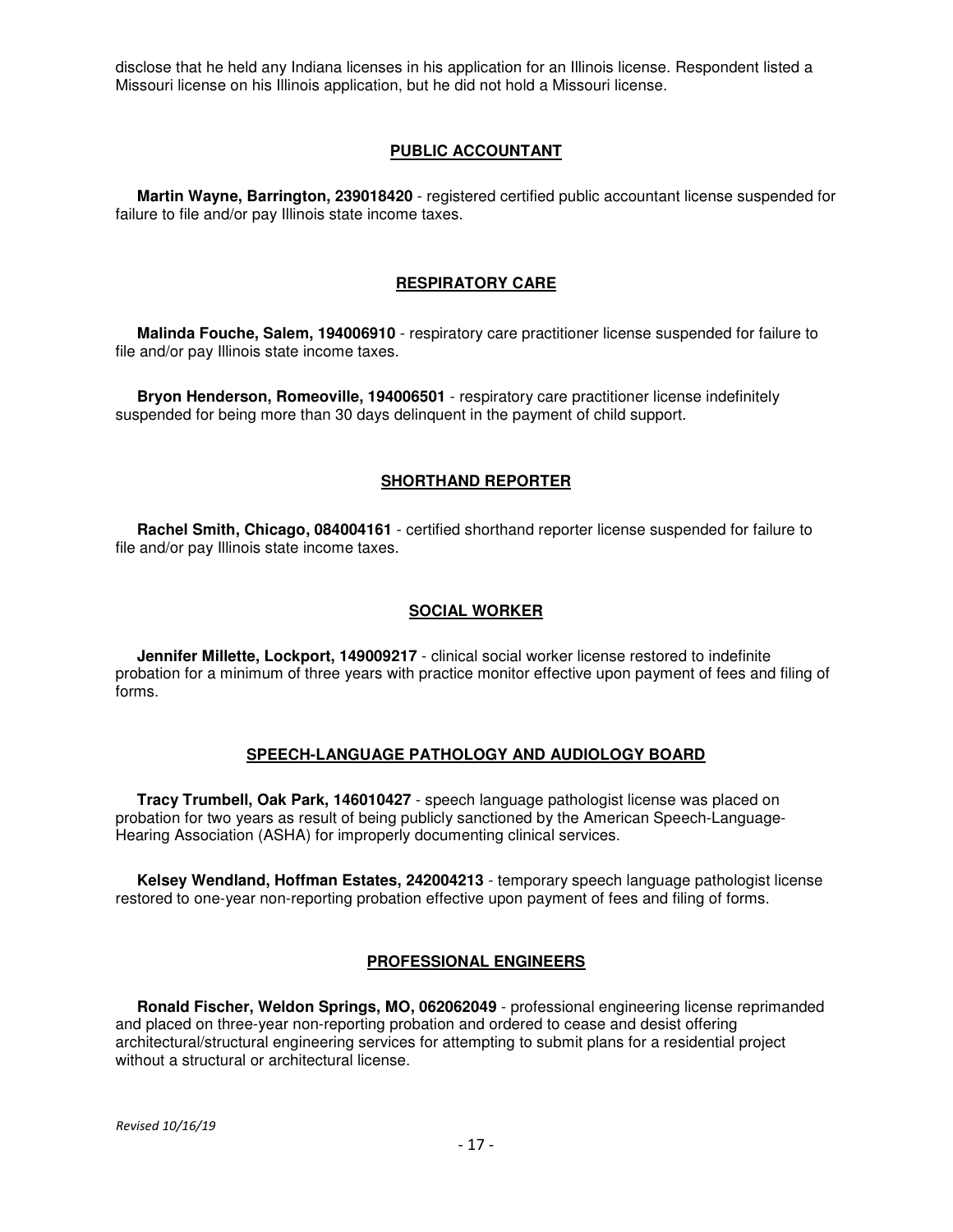# **DIVISION OF REAL ESTATE**

#### UNLICENSED

 **Main Street Estate Sales LLC, Ottawa, unlicensed** - ordered to cease and desist from engaging in the practice of auctioneering, conducting an auction, or providing any auction services in the State of Illinois that required a license pursuant to the Auction License Act and pay a \$500 civil penalty for advertising and agreeing to perform auction services without a license.

# **APPRAISAL**

 **Corey Ellis, Rock Island, 553001683** - certified general real estate appraiser license reprimanded and fined \$1,500 for being disciplined by another state and failing to report the discipline to the Department.

# **AUCTIONEER**

 **Matthew Bullock, Ottawa, 441001731** - real estate auctioneer fined \$500 for entering into a contract which failed to include certain required information and for using an assumed business name that was not registered with the Department or licensed as an auction firm.

# **COMMUNITY ASSOCIATION MANAGER**

 **Debra Citro, Palatine, 261000863** - community association manager license fined \$3,000 for acting as a community association manager without an active license.

 **Thomas Infusino, Des Plaines, 261002452** - community association manager license reprimanded and fined \$5,000 for acting as a community association manager without first obtaining a license.

# **HOME INSPECTOR**

 **David Brauer, Aurora, 450010714** - home inspector license fined \$500 for failure to complete continuing education prior to renewing the license and for stating on the renewal application that the continuing education had been completed.

 **Ralph Buzick, Alhambra, 450010851** - home inspector license fined \$500 for failure to complete continuing education prior to renewing the license and for stating on the renewal application that the continuing education had been completed.

 **Ricardo Caram, Chicago, 450000633** - home inspector license suspended and fined \$1,000 for failure to complete continuing education prior to renewing the license and for stating on the renewal application that the continuing education had been completed.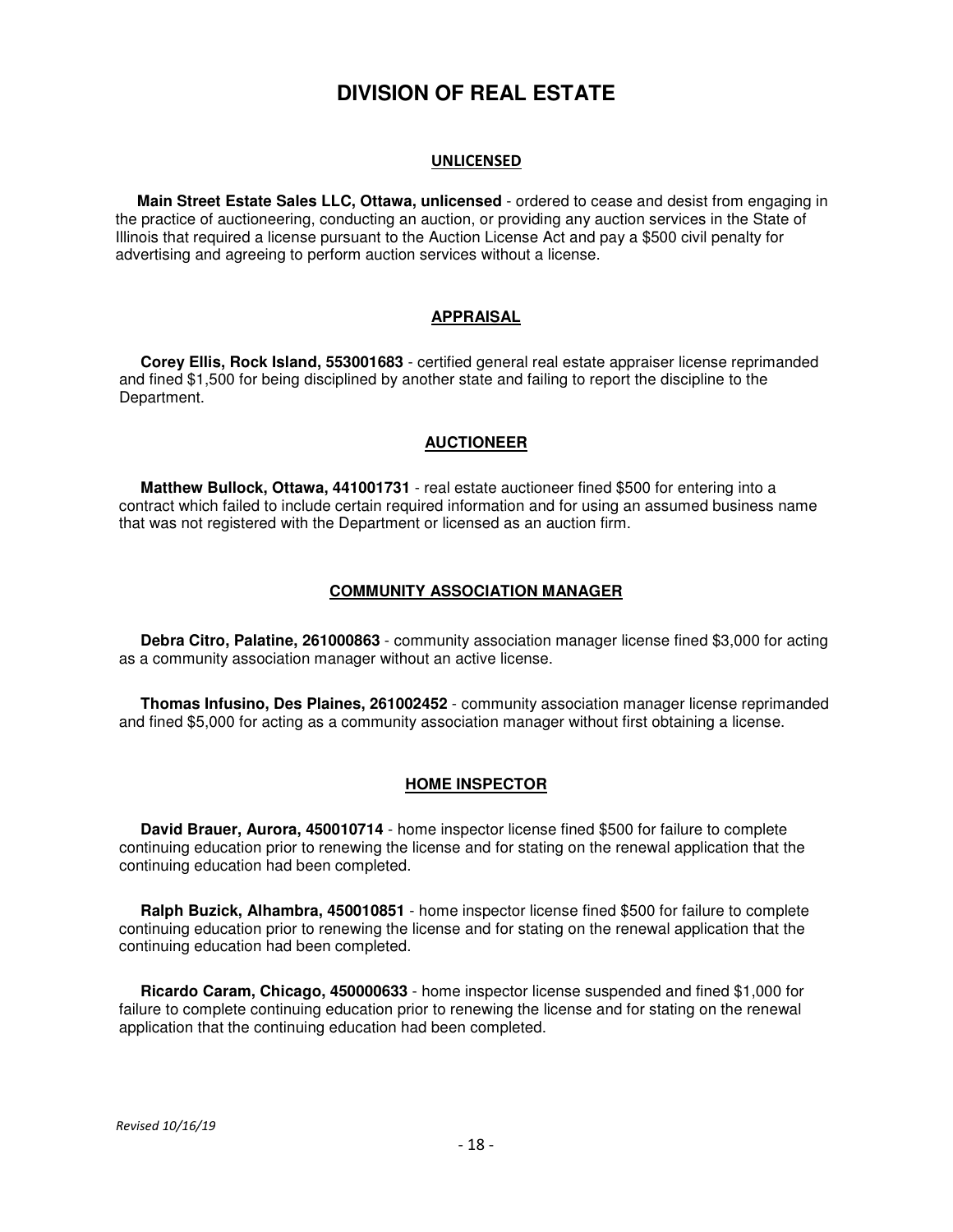**Dan Morgan, Chicago, 450011128** - home inspector license fined \$500 for failure to complete continuing education prior to renewing his license in 2016 and 2018, and for stating on his renewal applications that he had completed the continuing education.

 **Brian Piper, Arlington Heights, 450010419** - home inspector license suspended for failure to file and/or pay Illinois state income taxes.

### **REAL ESTATE**

 **Anthony Adderley, Elgin, 475153523** - real estate broker license suspended for a minimum of six months and fined \$1,000 for failure to complete continuing education prior to renewing the license and for stating on the renewal application that the continuing education had been completed.

 **Mustafa Ali, Chicago, 471012558** - real estate managing broker license suspended for failure to file and/or pay Illinois state income taxes.

 **Debora Angelillo, Oak Brook, 475161238** - real estate broker license suspended for a minimum of six months and fined \$1,000 for failure to complete continuing education prior to renewing the license and for stating on the renewal application that the continuing education had been completed.

 **Stephen Aubuchon, Chicago, 473016579** - real estate leasing agent license suspended for failure to file and/or pay Illinois state income taxes.

 **Michael Bailey, South Holland, 475167023** - real estate broker license suspended for failure to file and/or pay Illinois state income taxes.

 **Neyeshka Berdin, Naperville, 475162803** - real estate broker license suspended for a minimum of six months and fined \$1,000 for failure to complete continuing education prior to renewing the license and for stating on the renewal application that the continuing education had been completed.

 **Denis Bremel, Chicago, 475165913** - real estate broker license fined \$3,000 and shall complete coursework for failing to advise applicants for a lease that the owner of the property to be rented was a licensed broker and for being in primary control of his sponsored broker's branch office without a managing broker.

 **Javier Capella, Chicago, 471007416** - real estate managing broker license suspended for failure to file and/or pay Illinois state income taxes.

 **Ana Cardenas, Chicago, 475154026** - real estate broker license suspended for failure to file and/or pay Illinois state income taxes.

 **Frank Carpenter, South Holland, 475154002** - real estate broker license suspended for a minimum of six months and fined \$1,000 for failure to complete continuing education prior to renewing the license and for stating on the renewal application that the continuing education had been completed.

 **Wen Jie Chen, Chicago, 47515619** - real estate broker license suspended for a minimum of six months and fined \$1,000 for failure to complete continuing education prior to renewing the license and for stating on the renewal application that the continuing education had been completed.

 **Sandra Cruz, Chicago, 475133596** - real estate broker license suspended for failure to file and/or pay Illinois state income taxes.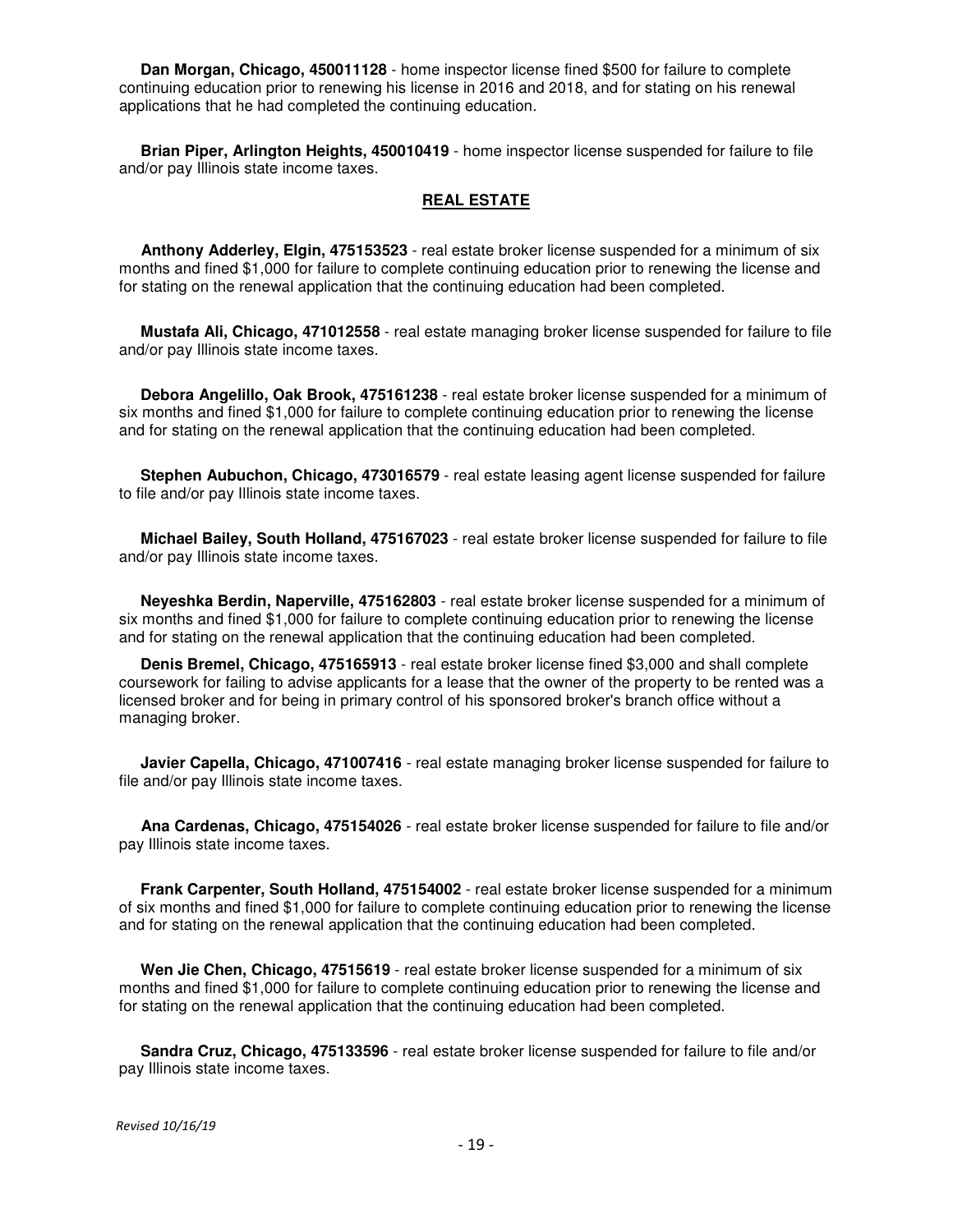**Rebecca Dawes, Schaumburg, 475167032** - real estate broker license suspended for a minimum of six months and fined \$1,000 for failure to complete continuing education prior to renewing the license and for stating on the renewal application that the continuing education had been completed.

 **Leslie Dryg, Orland Park, 475166483** - real estate broker license suspended for a minimum of six months and fined \$1,000 for failure to complete continuing education prior to renewing the license and for stating on the renewal application that the continuing education had been completed.

 **Steve Easton, Chicago, 475155419** - real estate broker license suspended for a minimum of six months and fined \$1,000 for failure to complete continuing education prior to renewing the license and for stating on the renewal application that the continuing education had been completed.

 **Hilda Escobar, Chicago, 475168535** - real estate broker license suspended for failure to file and/or pay Illinois state income taxes.

 **Robert Fielding, Schaumburg, 475157994** - real estate broker license suspended for a minimum of six months and fined \$1,000 for failure to complete continuing education prior to renewing the license and for stating on the renewal application that the continuing education had been completed.

 **Jeffrey Fortner, Maryville, 475143978** - real estate broker license suspended for a minimum of six months and fined \$1,000 for failure to complete continuing education prior to renewing the license and for stating on the renewal application that the continuing education had been completed.

 **Candy Foster, Normal, 475128570** - real estate broker license suspended for a minimum of six months and fined \$1,000 for failure to complete continuing education prior to renewing the license and for stating on the renewal application that the continuing education had been completed.

 **Joseph Freer, Chicago, 475166881** - real estate broker license suspended for a minimum of six months and fined \$1,000 for failure to complete continuing education prior to renewing the license and for stating on the renewal application that the continuing education had been completed.

 **John Freidline, Chicago, 475102260** - real estate broker license suspended for a minimum of one year and fined \$5,000 for failure to complete continuing education prior to renewing the license and for stating on the renewal application that the continuing education had been completed.

 **Steven Gramarossa, Schaumburg, 475173327** - real estate broker license suspended for failure to file and/or pay Illinois state income taxes.

 **Alexander Gushik, Schaumburg, 475157625** - real estate broker license suspended for a minimum of six months and fined \$1,000 for failure to complete continuing education prior to renewing the license and for stating on the renewal application that the continuing education had been completed.

 **Patricia Ann Haddad, River Forest, 475135171** - real estate broker license suspended for a minimum of six months and fined \$1,000 for failure to complete continuing education prior to renewing the license and for stating on the renewal application that the continuing education had been completed.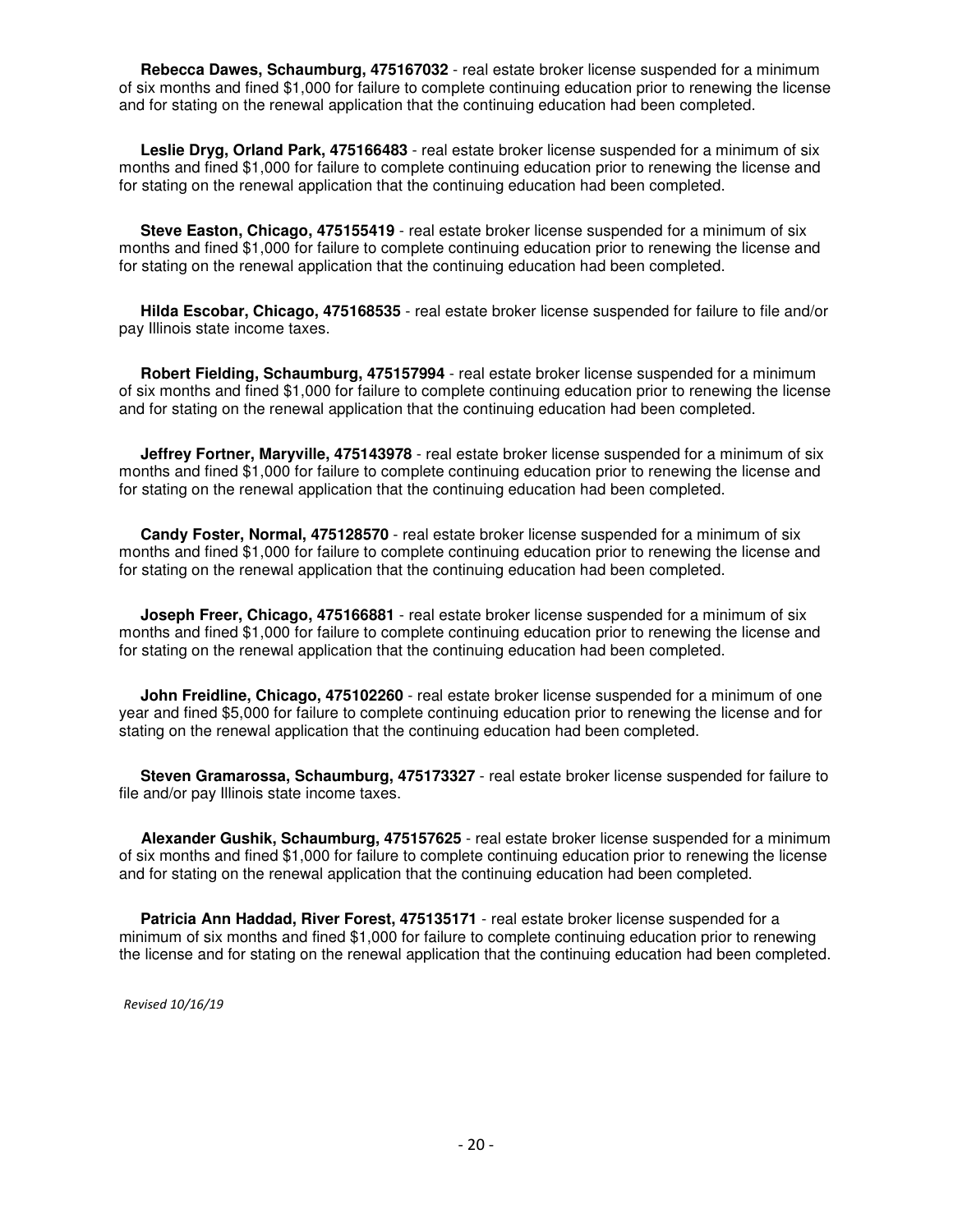**Diane Haglund, Chicago, 475159735** - real estate broker license suspended for a minimum of six months and fined \$1,000 for failure to complete continuing education prior to renewing the license and for stating on the renewal application that the continuing education had been completed.

 **Marta Halewicz, Blue Island, 475108731** - real estate broker license suspended for a minimum of six months and fined \$1,000 for failure to complete continuing education prior to renewing the license and for stating on the renewal application that the continuing education had been completed.

 **Andrew Hayes, Chicago, 475166983** - real estate broker license suspended for a minimum of six months and fined \$1,000 for failure to complete continuing education prior to renewing the license and for stating on the renewal application that the continuing education had been completed.

 **Mary Herrold, Park Ridge, 475153341** - real estate broker license suspended for a minimum period of one year and fined \$5,000 for failure to complete continuing education prior to renewing the license and for stating on the renewal application that the continuing education had been completed.

 **Matthew Hiatt, Culver City, 475138654** - real estate broker license suspended for a minimum of six months and fined \$1,000 for failure to complete continuing education prior to renewing the license and for stating on the renewal application that the continuing education had been completed.

 **Ryan Holden, Chicago, 475109068** - real estate broker license suspended for failure to file and/or pay Illinois state income taxes.

 **Byron Jamel Holman, Chicago, 471017510** - real estate managing broker license suspended for failure to file and/or pay Illinois state income taxes.

 **Christina Horne, Orland Park, 471005792** - real estate managing broker license suspended for failure to file and/or pay Illinois state income taxes.

 **Theresa Hughes, Chicago, 475143386** - real estate broker license suspended for failure to file and/or pay Illinois state income taxes.

 **Claudia Hurtado, Chicago, 475160978** - real estate broker license suspended for a minimum of six months and fined \$1,000 for failure to complete continuing education prior to renewing the license and for stating on the renewal application that the continuing education had been completed.

 **Juli Johnson, Chicago, 475147015** - real estate broker license suspended for a minimum of six months and fined \$1,000 for failure to complete continuing education prior to renewing the license and for stating on the renewal application that the continuing education had been completed.

 **Judith Jones, Alton, 47515419** - real estate broker license suspended for a minimum of six months and fined \$1,000 for failure to complete continuing education prior to renewing the license and for stating on the renewal application that the continuing education had been completed.

 **Derrick Jordan, South Holland, 475151061** - real estate broker license suspended for a minimum of six months and fined \$1,000 for failure to complete continuing education prior to renewing the license and for stating on the renewal application that the continuing education had been completed.

 **Cary Kalant, Glenview, 475131716** - real estate broker license suspended for failure to file and/or pay Illinois state income taxes.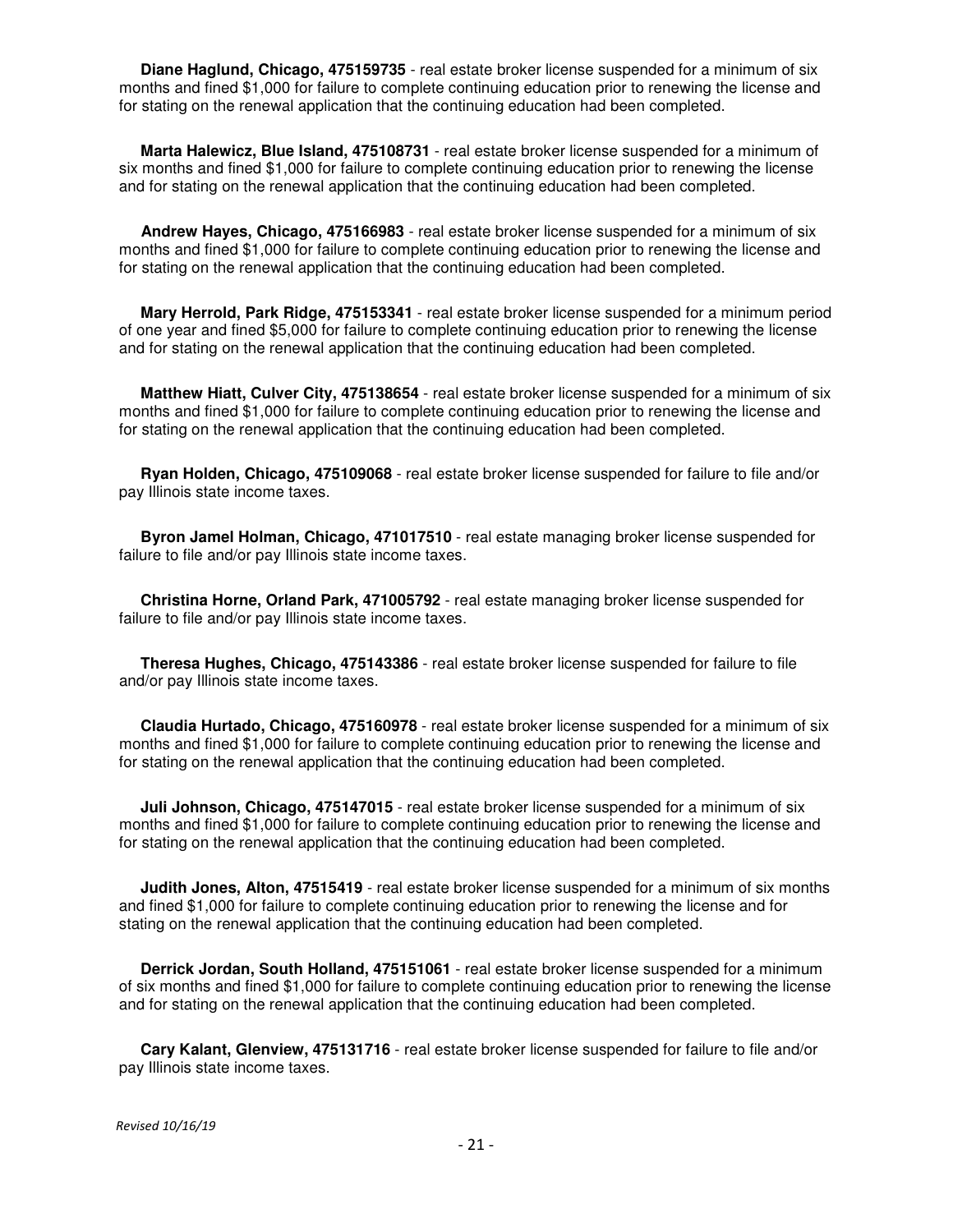**Joseph Kucharski, Naperville, 475129313** - real estate broker license suspended for a minimum of six months and fined \$1,000 for failure to complete continuing education prior to renewing the license and for stating on the renewal application that the continuing education had been completed.

 **Sebastian Kupiec, Chicago, 475153930** - real estate broker license suspended for a minimum of six months and fined \$1,000 for failure to complete continuing education prior to renewing the license and for stating on the renewal application that the continuing education had been completed.

 **Jae Lee, Chicago, 471011312** - real estate managing broker license suspended for failure to file and/or pay Illinois state income taxes.

 **Samuel Lucas, Chicago, 475151946** - real estate broker license suspended for a minimum of six months and fined \$1,000 for failure to complete continuing education prior to renewing the license and for stating on the renewal application that the continuing education had been completed.

 **Jo Ann MacMillan, Lake Barrington, 475125068** - real estate broker license suspended for a minimum of six months and fined \$1,000 for failure to complete continuing education prior to renewing the license and for stating on the renewal application that the continuing education had been completed.

 **Derek Marx, Wheaton, 475161144** - real estate broker license suspended for a minimum of six months and fined \$1,000 for failure to complete continuing education prior to renewing the license and for stating on the renewal application that the continuing education had been completed.

 **Chretien Matz, Olympia Fields, 475164997** - real estate broker license suspended for failure to file and/or pay Illinois state income taxes.

 **Noreen McCann, Chicago, 475164847** - real estate broker license suspended for a minimum of six months and fined \$1,000 for failure to complete continuing education prior to renewing the license and for stating on the renewal application that the continuing education had been completed.

 **Tameka McClellon, Chicago, 475170791** - real estate broker license suspended for failure to file and/or pay Illinois state income taxes.

 **Patricia Ann McLaughlin, Naperville, 475154025** - real estate broker license suspended for a minimum of six months and fined \$1,000 for failure to complete continuing education prior to renewing the license and for stating on the renewal application that the continuing education had been completed.

 **Erica Michel, Peoria, 47515252** - real estate broker license suspended for a minimum of six months and fined \$1,000 for failure to complete continuing education prior to renewing the license and for stating on the renewal application that the continuing education had been completed.

 **Bilyana Miljkovic, Atlanta GA, 475174503** - real estate broker license suspended for failure to file and/or pay Illinois state income taxes.

 **Abiezer Molina, Posen, 475150379** - real estate broker license suspended for failure to file and/or pay Illinois state income taxes.

 **Orlando Morales, Chicago, 475171695** - real estate broker license indefinitely suspended for being more than 30 days delinquent in the payment of child support.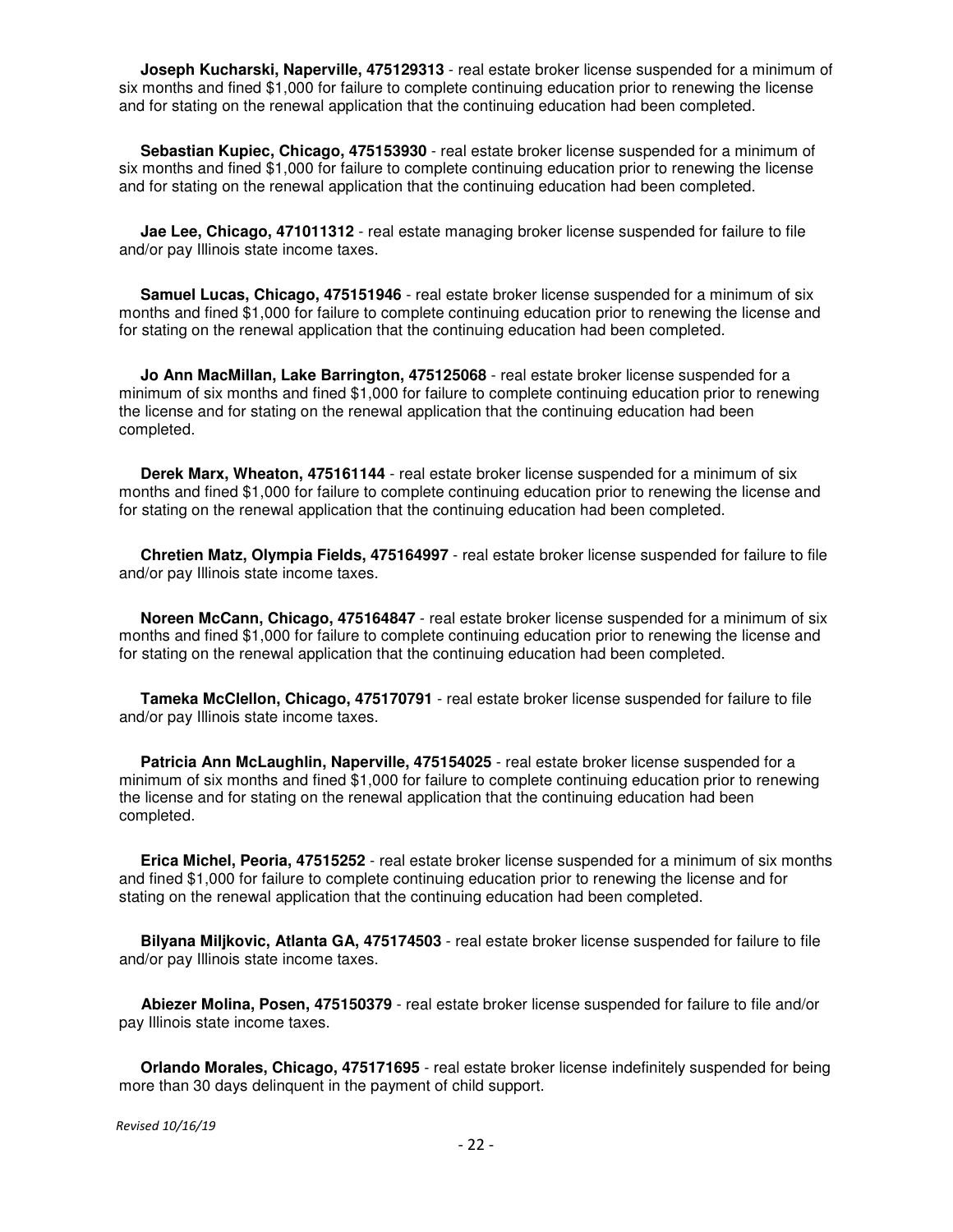**Nancie Murphy, Naperville, 475132564** - real estate broker license suspended for failure to file and/or pay Illinois state income taxes.

 **Kaitlin Ochenrider, West Dundee, 475129981** - real estate broker license suspended for a minimum of six months and fined \$1,000 for failure to complete continuing education prior to renewing the license and for stating on the renewal application that the continuing education had been completed.

 **Irina Ovrutsky, Chicago, 475155739** - real estate broker license suspended for a minimum of six months and fined \$1,000 for failure to complete continuing education prior to renewing the license and for stating on the renewal application that the continuing education had been completed.

 **John Paolella, Chicago, 475151931** - real estate broker license suspended for a minimum of six months and fined \$1,000 for failure to complete continuing education prior to renewing the license and for stating on the renewal application that the continuing education had been completed.

 **John Penkava, Palatine, 475134091** - real estate broker license suspended for failure to file and/or pay Illinois state income taxes.

 **Scott Raffensparger, Glen Ellyn, 475164579** - real estate broker license suspended for a minimum of six months and fined \$1,000 for failure to complete continuing education prior to renewing the license and for stating on the renewal application that the continuing education had been completed.

 **Lorraine Romy, Downers Grove, 471017425** - real estate managing broker license suspended for failure to file and/or pay Illinois state income taxes.

 **Albert Salom, Morton Grove, 475160138** - real estate broker license suspended for a minimum of six months and fined \$1,000 for failure to complete continuing education prior to renewing the license and for stating on the renewal application that the continuing education had been completed.

 **Melisha Savage, Chicago, 475167387** - real estate broker license suspended for a minimum of six months and fined \$1,000 for failure to complete continuing education prior to renewing the license and for stating on the renewal application that the continuing education had been completed.

 **Ryan Schumacher, Chicago, 475112252** - real estate broker license suspended for a minimum of six months and fined \$1,000 for failure to complete continuing education prior to renewing the license and for stating on the renewal application that the continuing education had been completed.

 **Lois Schwarz-Charles, Chicago, 475150391** - real estate broker license suspended for a minimum of six months and fined \$1,000 for failure to complete continuing education prior to renewing the license and for stating on the renewal application that the continuing education had been completed.

 **Thomas Scott, Glen Ellyn, 475121767** - real estate broker license suspended for a minimum of six months and fined \$1,000 for failure to complete continuing education prior to renewing the license and for stating on the renewal application that the continuing education had been completed.

 **Ashley Stewart, Maryville, 475166033** - real estate broker license suspended for a minimum of six months and fined \$1,000 for failure to complete continuing education prior to renewing the license and for stating on the renewal application that the continuing education had been completed.